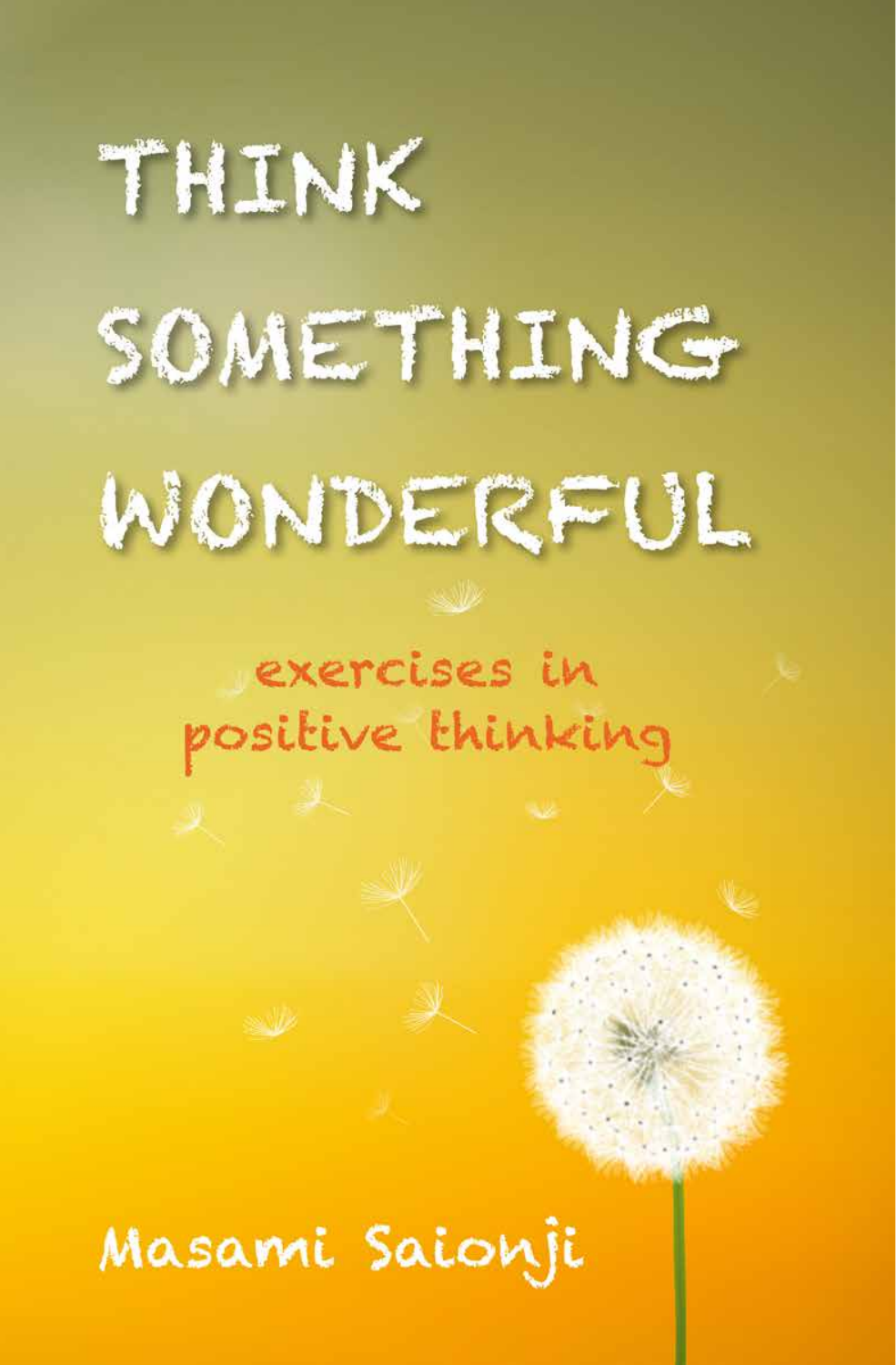#### ALSO BY MASAMI SAIONJI

*The Golden Key to Happiness Infinite Happiness You Are the Universe*

*The Earth Healer's Handbook*

*Vision for the 21st Century A Rebirth in Individual Responsibilities and Values*

*Cries of Life: poems*

*Evolving with the Universe*

*Living in the 21st Century An Era of Consciousness Transformation*

> *Genes and Cosmic Essences (with Kazuo Murakami)*

*You Can Change Yourself* a contribution to *You Can Change the World* by Ervin Laszlo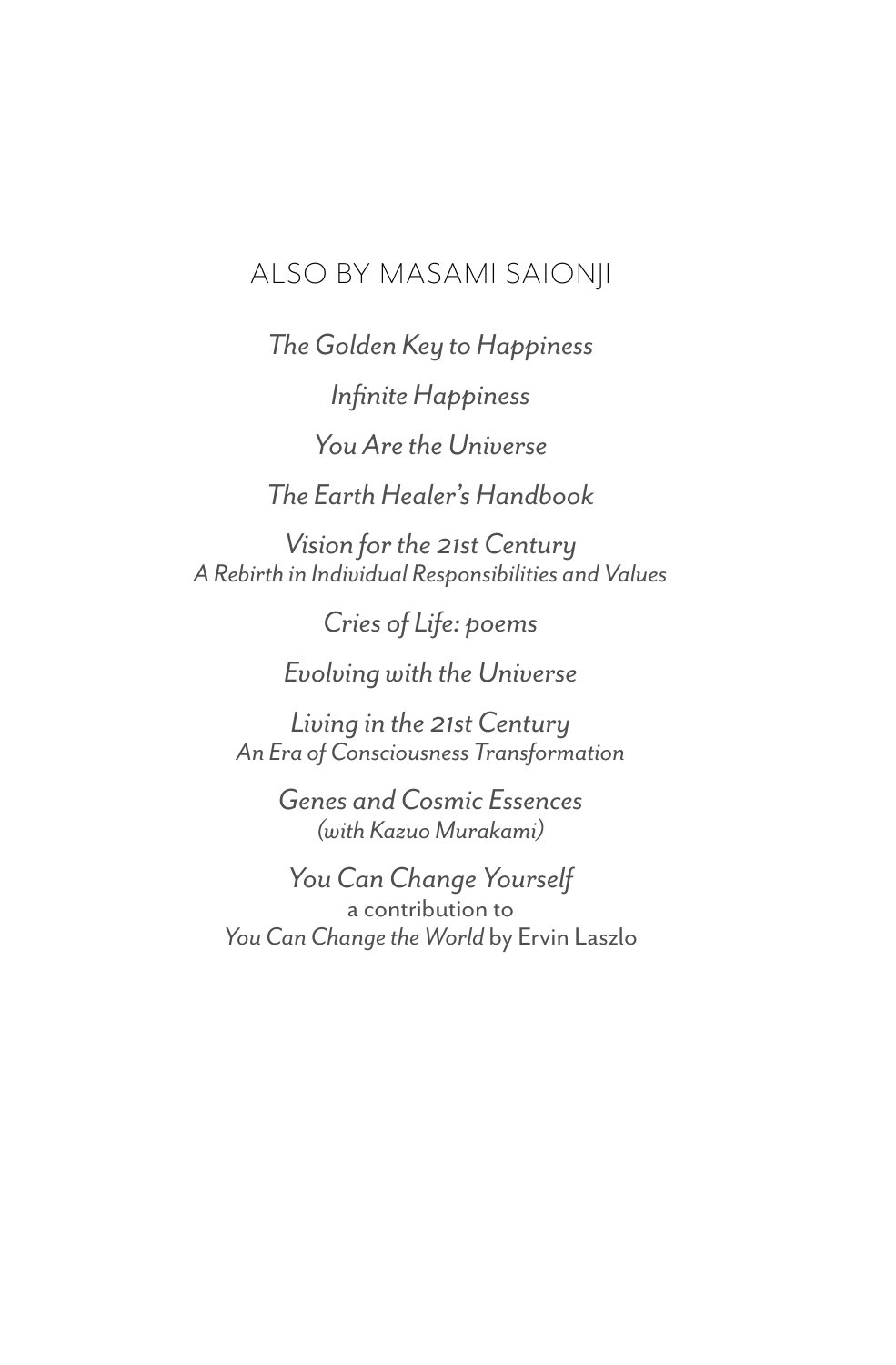## THINK SOMETHING WONDERFUL



\* \* \* \* \* \* \* \* Masami Saionji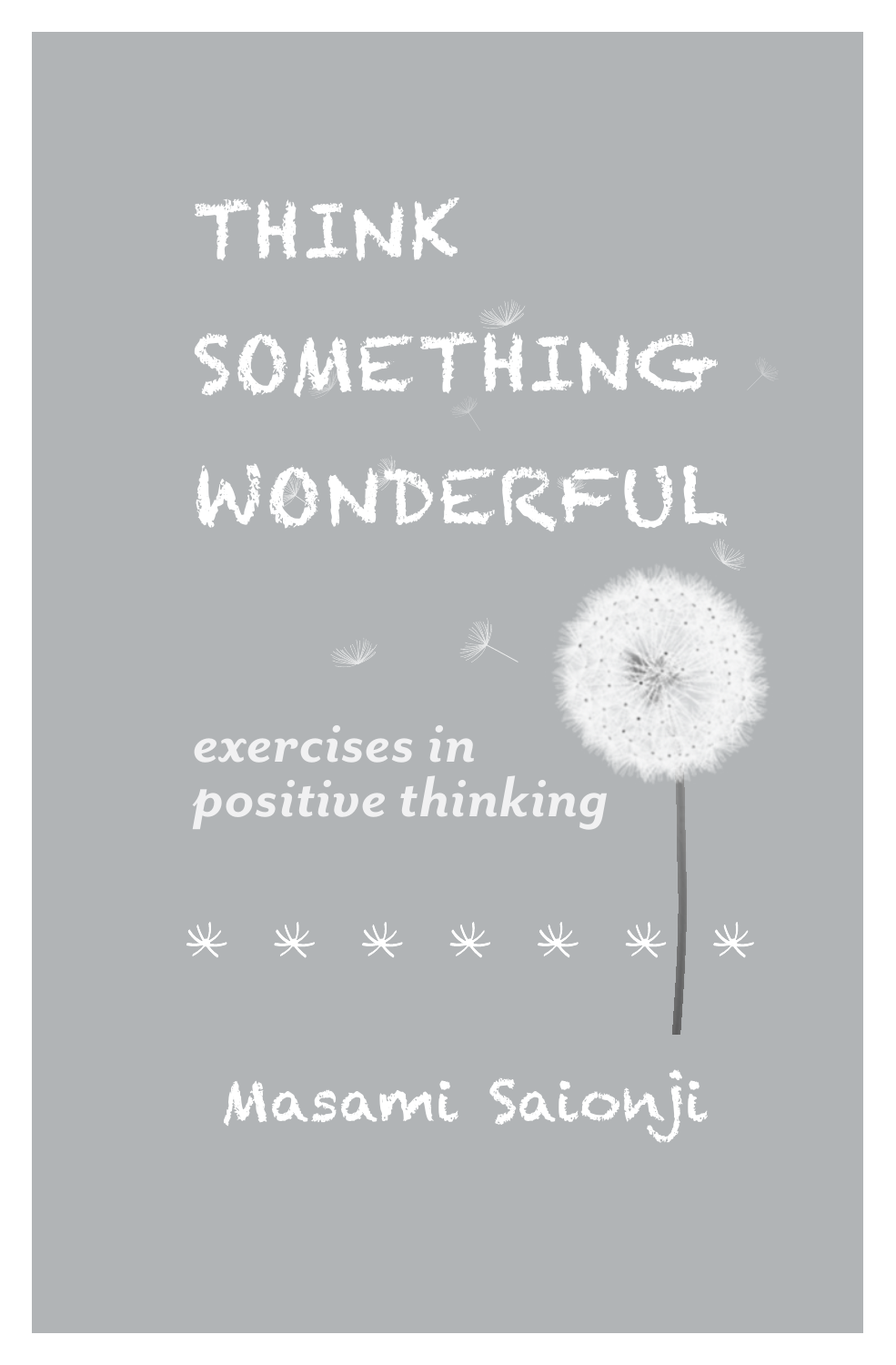© Masami Saionji 2016 All rights reserved

ISBN-13: 978-1-5328-3490-5 ISBN-10: 1-5328-3490-X

First edition published 2005

Related website: *www.thinksomethingwonderful.net*

Edited by Mary L. McQuaid

Cover and title page illustrations by Freepik Cover and book design by David W. Edelstein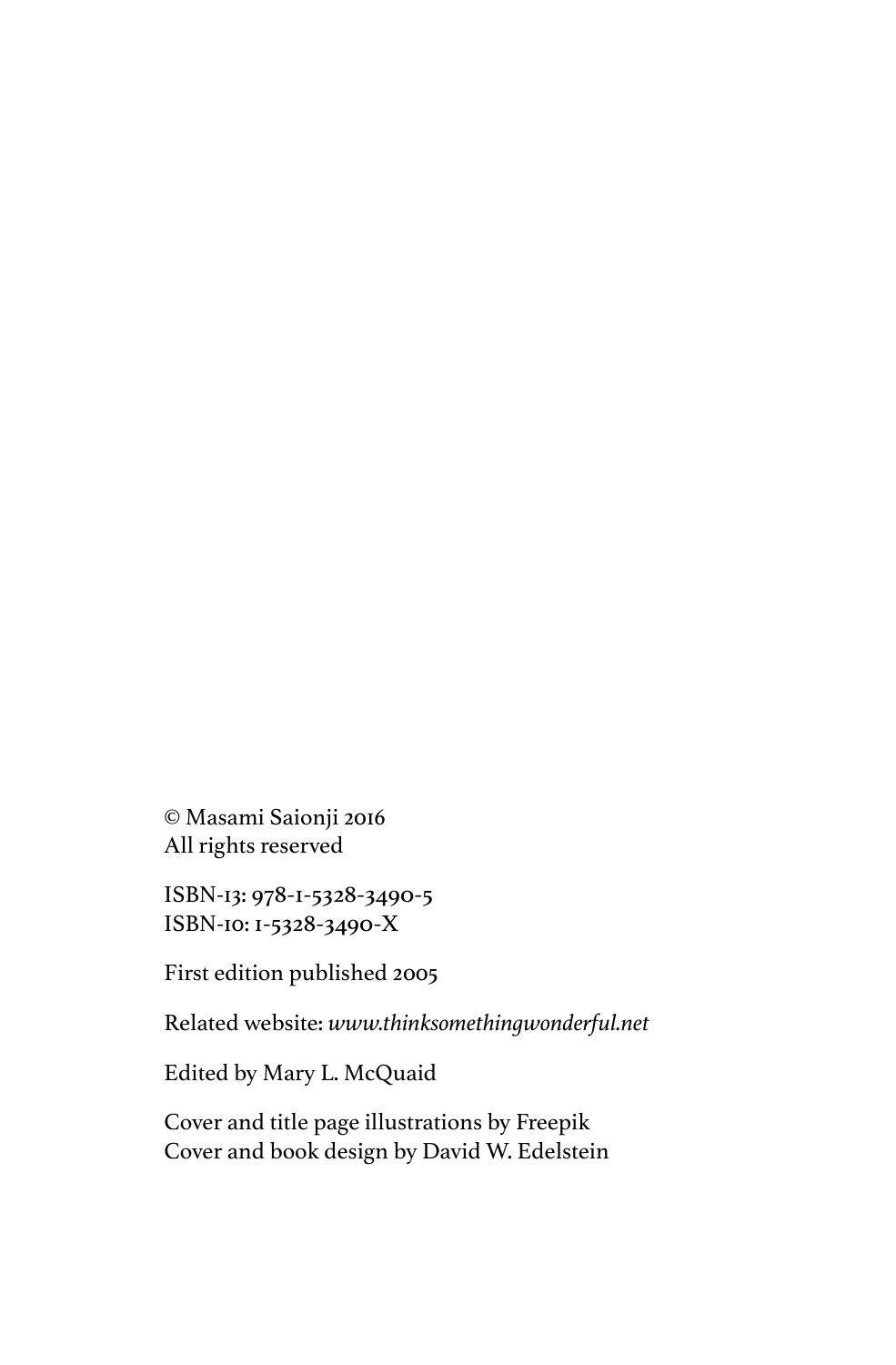

# **CONTENTS**

|               | Preface                                    | 6   |
|---------------|--------------------------------------------|-----|
|               | Introduction                               | 8   |
|               |                                            |     |
| L             | <b>Overturning Unwelcome Circumstances</b> | 15  |
| Ш             | Praising and Encouraging Yourself          | 41  |
| Ш             | Honoring Your Own Name                     | 61  |
| $\mathsf{IV}$ | Honoring Someone Else's Name               | 87  |
| V             | Honoring Nationalities                     | 113 |
| VI            | <b>Thanking Nature</b>                     | 133 |
| VII           | <b>Thanking Our Bodies</b>                 | 159 |
| VIII          | <b>Thinking Something Wonderful</b>        | 177 |
|               | <b>Appendices</b>                          |     |
|               |                                            |     |
| L             | <b>Expressions for Overturning</b>         |     |
|               | Unwelcome Circumstances                    | 197 |
| Ш             | <b>Positive Words</b>                      | 201 |
| Ш             | <b>Nationalities</b>                       | 209 |
| $\mathsf{IV}$ | Expressions Starting with 'Wonderful'      | 217 |
|               |                                            |     |
|               | About the Author                           | 220 |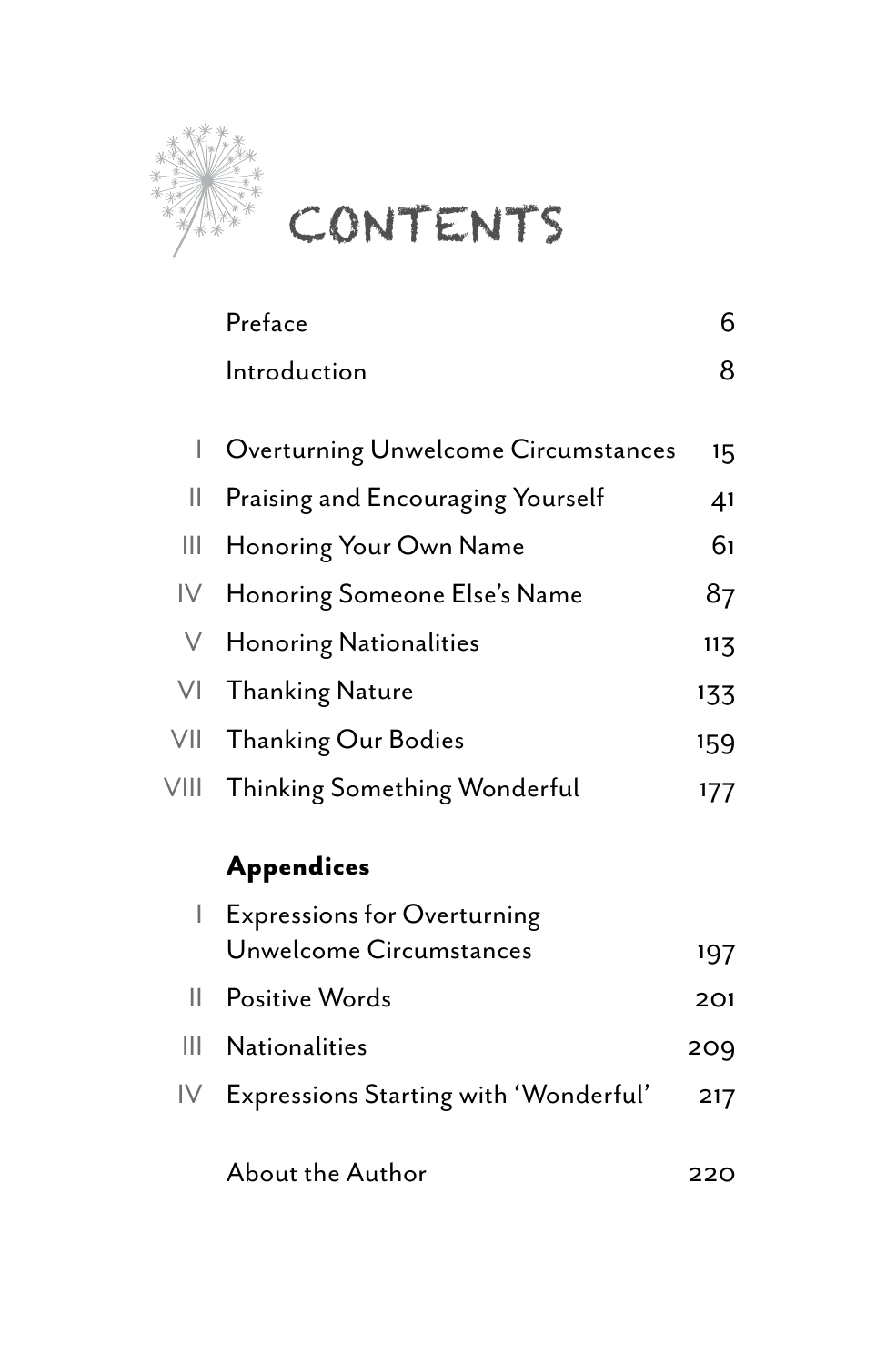

preface

wadays, more and more people are becoming<br>aware of the incredible creative power that we<br>exert with our thinking. Bright, positive words a<br>especially powerful. They emit enormous energy which aware of the incredible creative power that we exert with our thinking. Bright, positive words are especially powerful. They emit enormous energy which creates a joyful future for ourselves and the whole world. If we truly wish to be happy, we must use only bright, inspiring, wonderful words at any and all times.

How can we change our habits and think only bright, positive thoughts from now on? Each of us needs to develop our own method, one that really works for us. And we need to practice.

Do you know how to train yourself to turn all your thoughts toward the positive? In this little book, I would like to offer you some exercises designed for this purpose. As you continue to use these exercises, I believe that your own, intuitive wishes may naturally rise to the surface, and you will find yourself living each day with more confidence and increased hope for the future.

The most important step is to get started, without hesitating or doubting yourself. Always think: *it's possible!*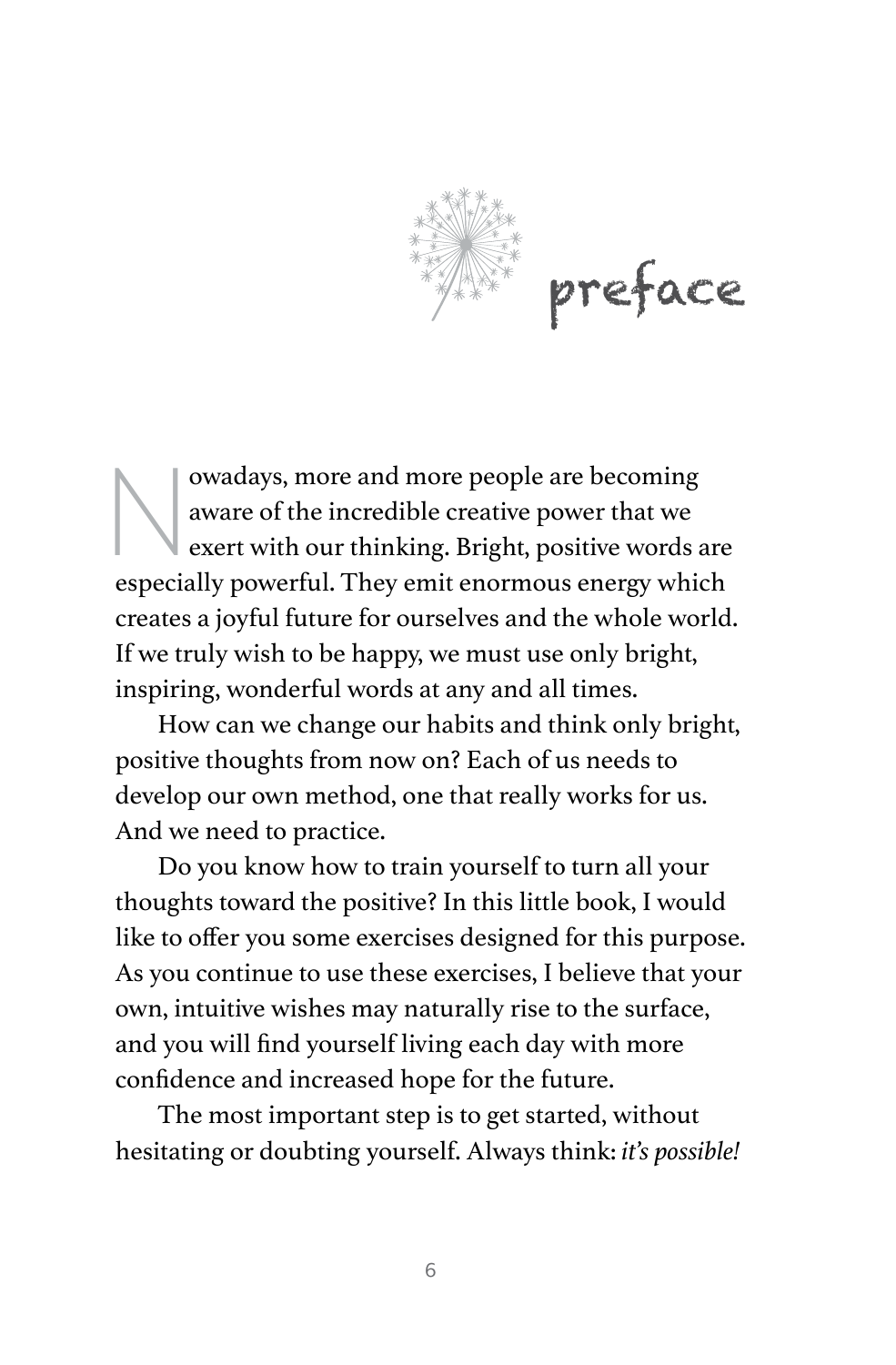If you think: *it's difficult*, or: *it's impossible*, every situation that you face will be an impossible one. If you firmly believe that what you desire is possible, and encourage yourself in what you want to do, you will definitely be able to change your life.

The key is to start right away, at the moment when the thought crosses your mind. Do not discourage yourself by thinking: *I want to use positive words, but it takes too much effort. I'll start some other day.* Take action immediately.

Start by thinking just one bright thought. Then think just one more. Think bright thoughts one at a time, minute after minute. Gradually, your way of thinking will begin to change, and with it, your personality, your habits, and the atmosphere around you. If you steadily continue doing this without giving up, you will absolutely see an important change in your life. And in changing your own life, you will also make a change in the world.

> Masami Saionji October 2004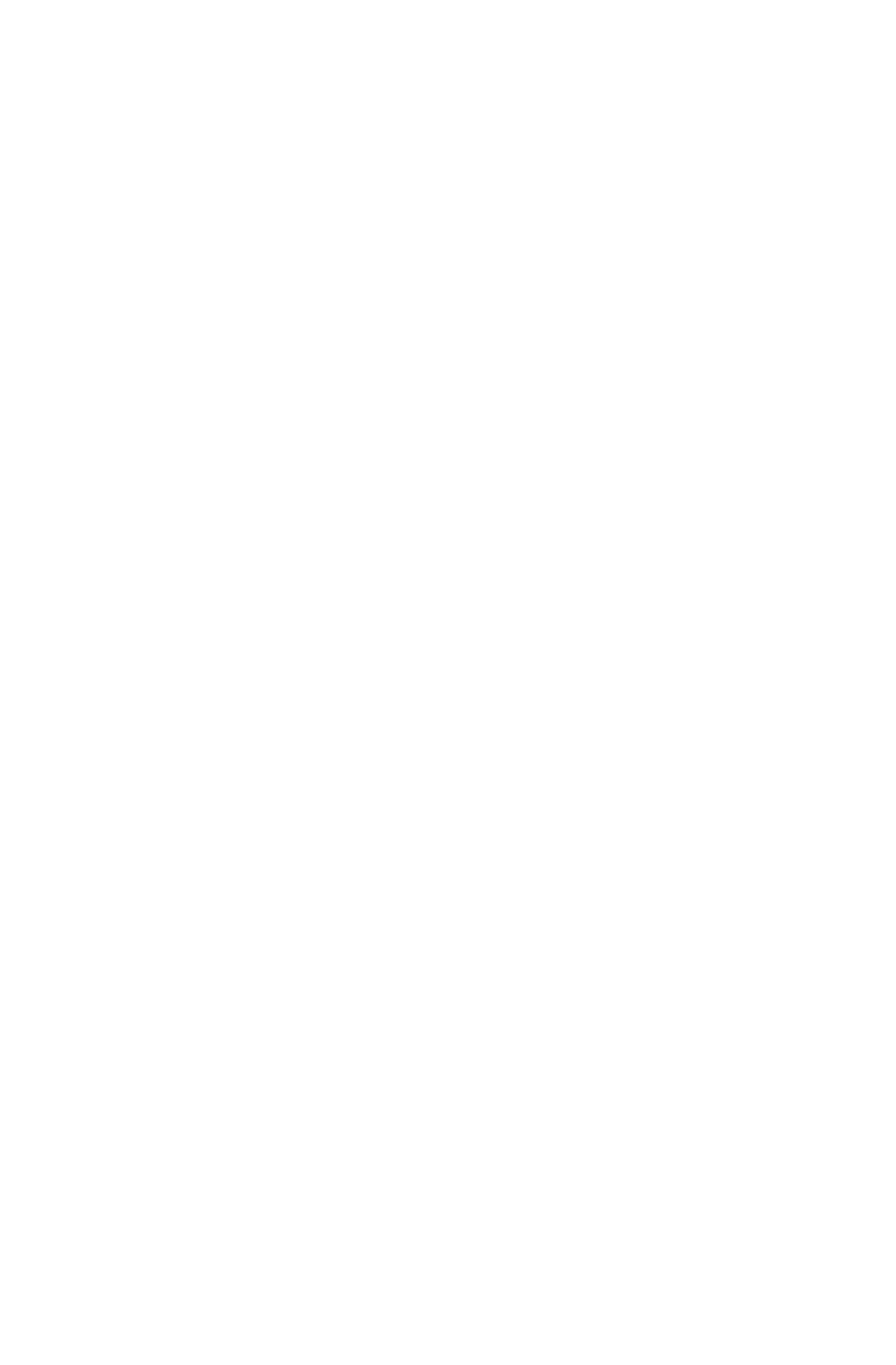

*You must never forget that every human being has latent, unconquerable power to repel any circumstance, any fate. If you succumb to your environment and your fate, that'll be the end. Nothing new will be born from your state of resignation. Constantly revive your power to overturn unwanted circumstances.*

from *The Golden Key to Happiness*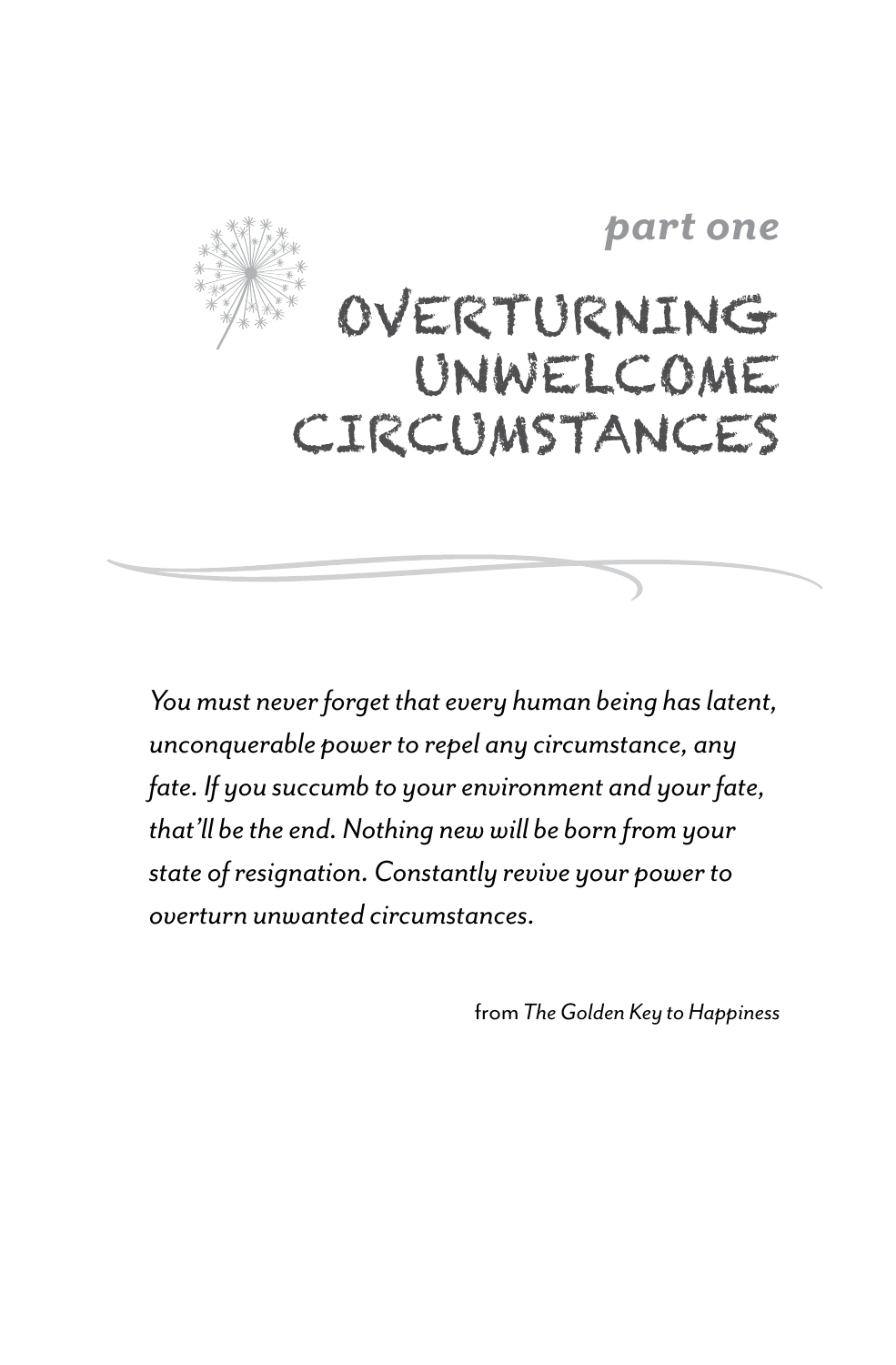we call forth our hidden power and<br>face each moment with confidence and<br>courage? When you feel like running away<br>or giving up hope, try these exercises. (You can face each moment with confidence and courage? When you feel like running away or giving up hope, try these exercises. (You can find additional examples in Appendix I.)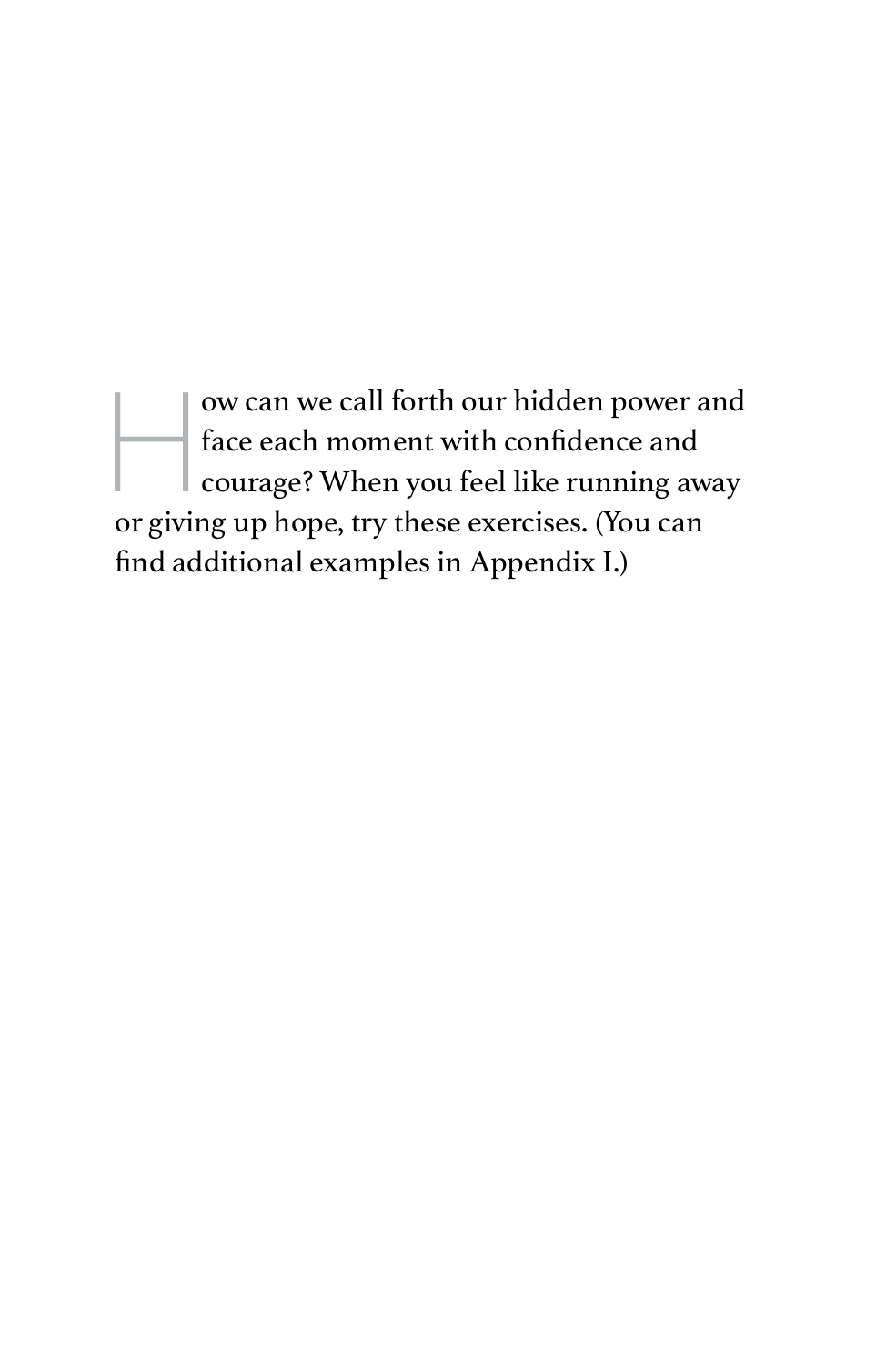*Pause and think…*

## Everything is going well.

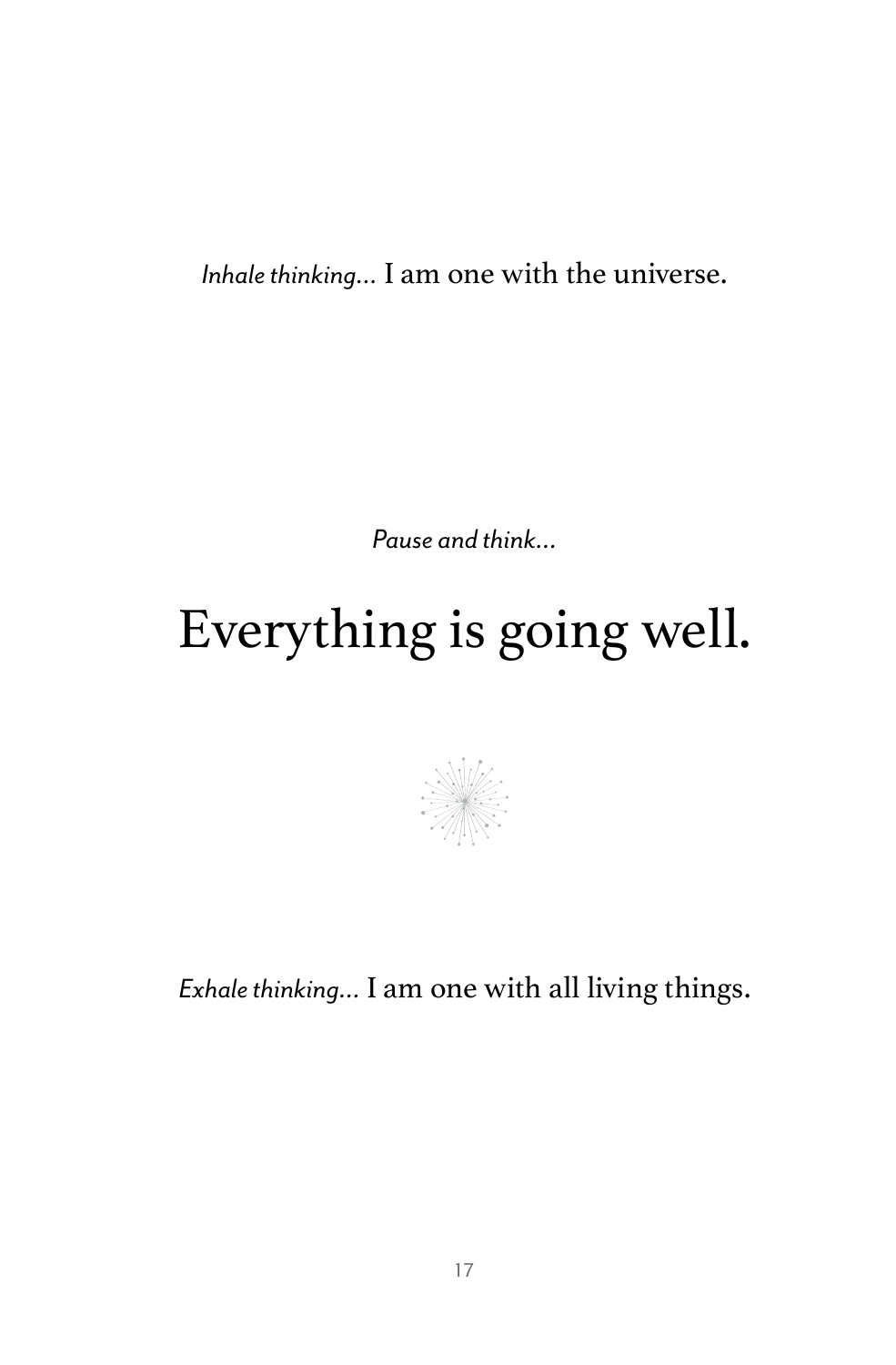*Pause and think…*

## I can certainly do it.

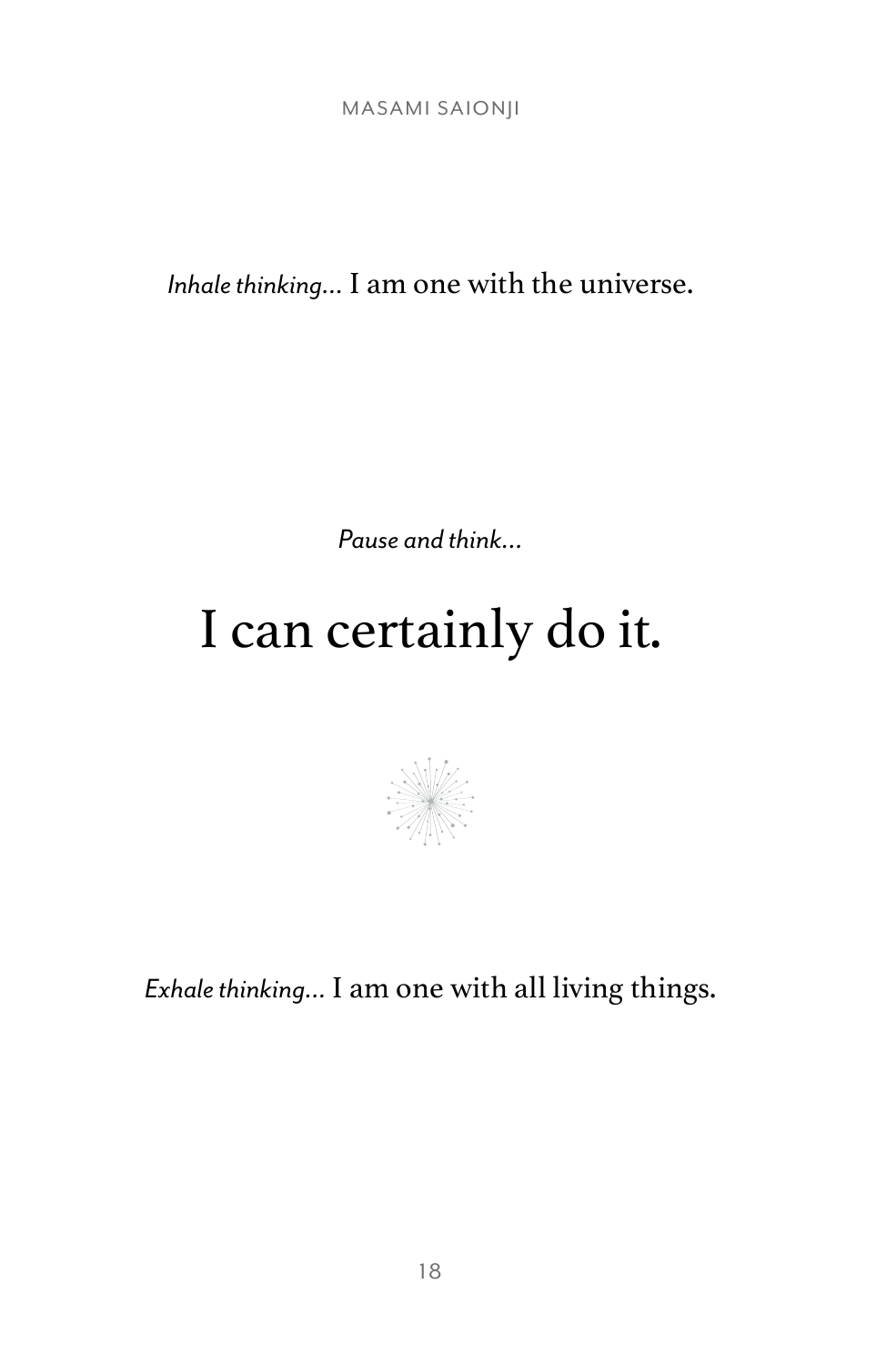*Pause and think…*

\_\_\_\_\_\_\_\_\_\_\_\_\_\_\_\_\_\_\_\_\_\_\_\_\_\_\_ your own original words

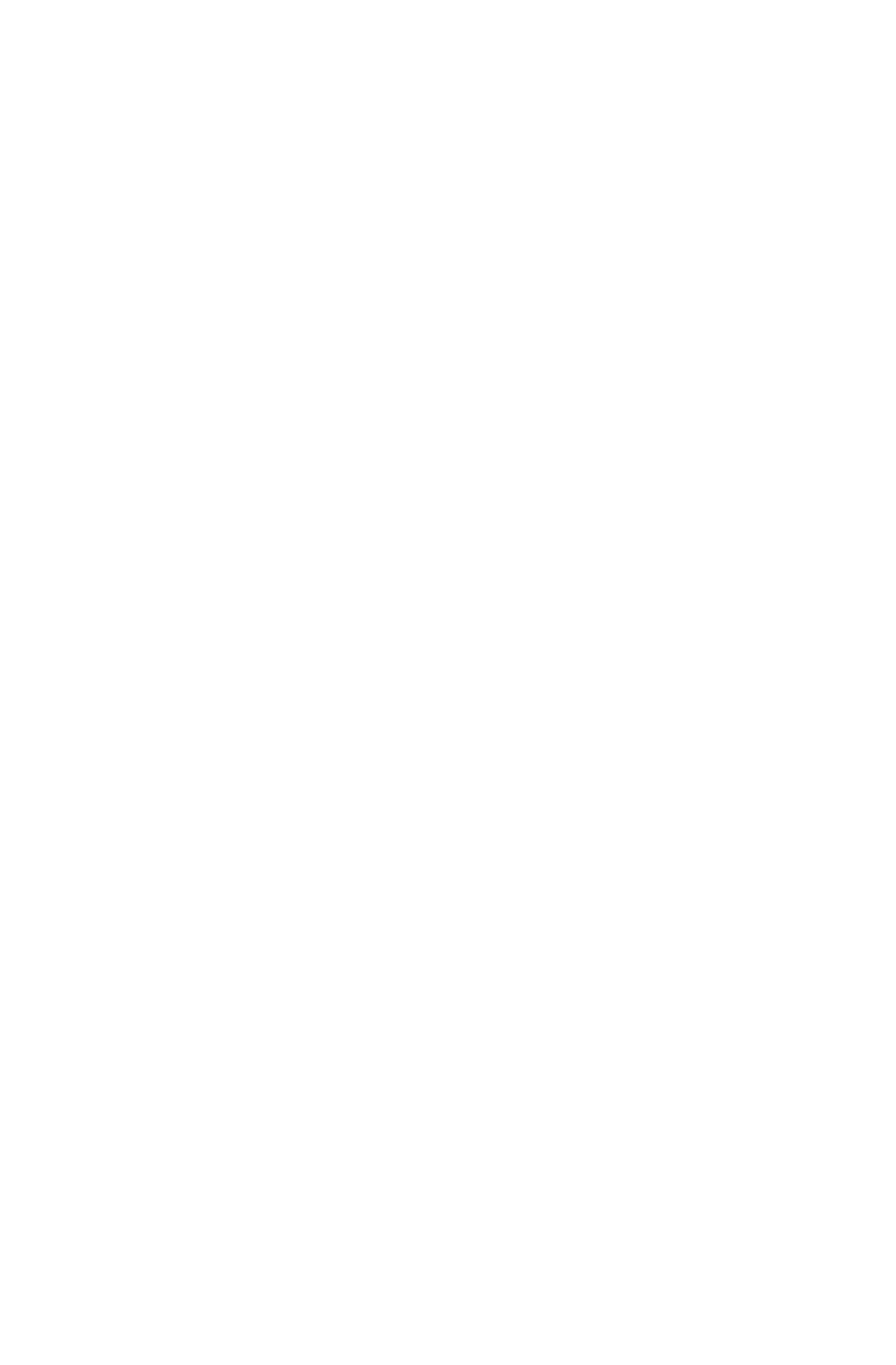

*The person you call a name will eventually become that name... You should be thoroughly aware of the awesome energy a word carries.*

from *The Golden Key to Happiness*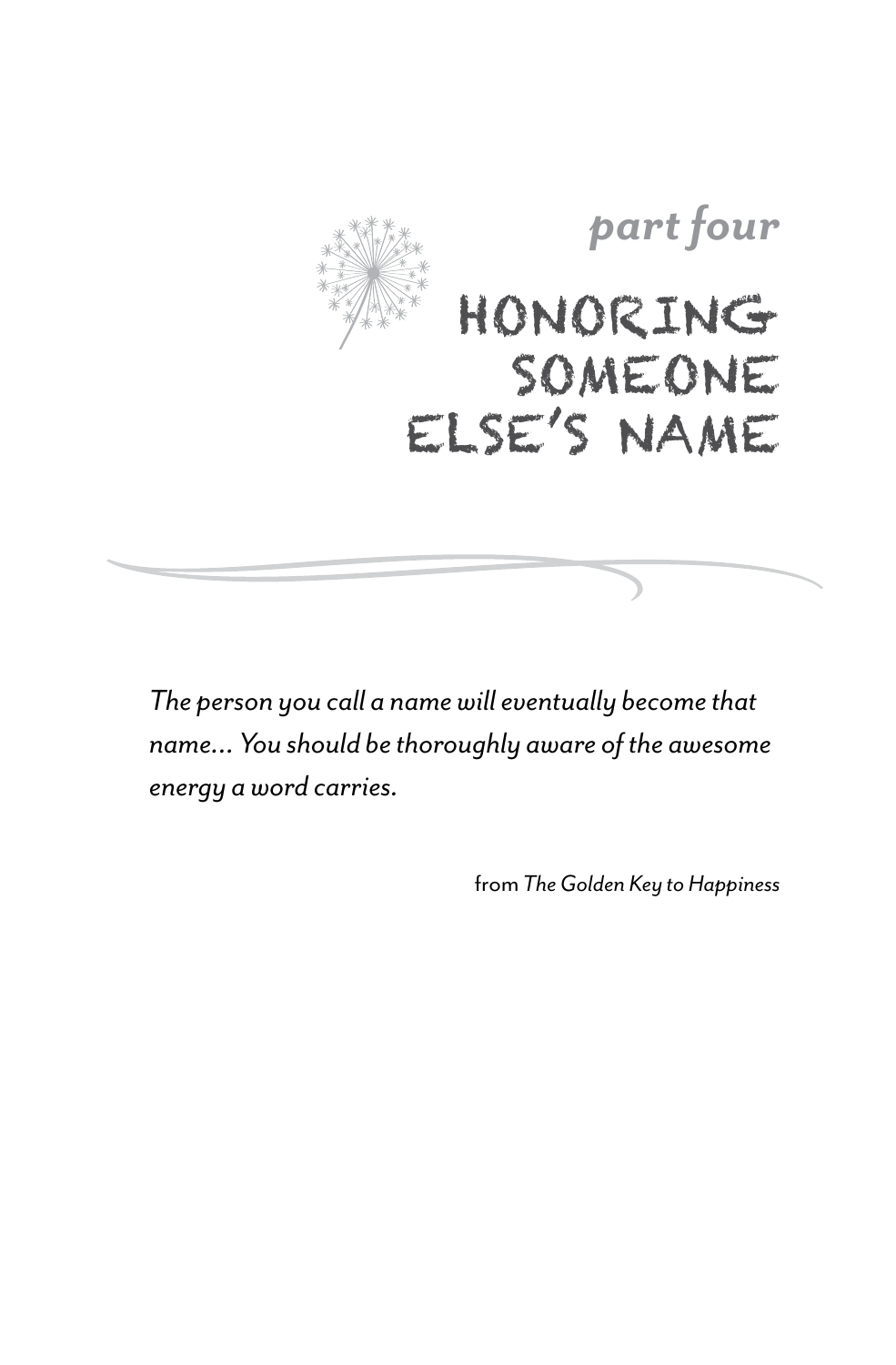w can we give silent support to other people? By giving them bright, powerful words that will illuminate their path in life. ple? By giving them bright, powerful words that will illuminate their path in life.

Is there anyone who is on your mind right now? No matter who it is—a friend, a relative, a neighbor, or even a world leader—try combining positive words with the person's name. In doing so, you can have a positive influence on the person, and on yourself, too.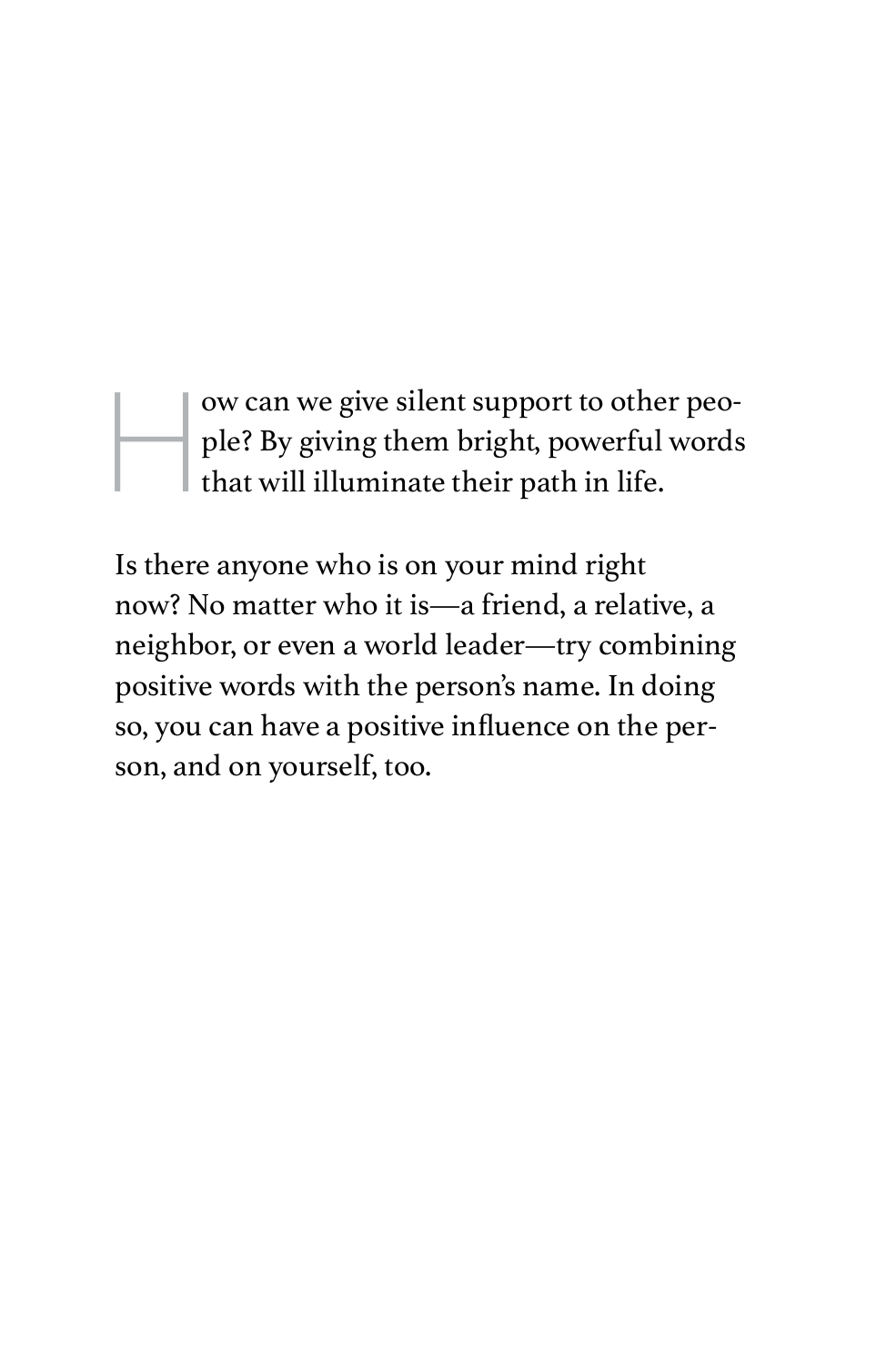*Pause and think…*



someone else's name

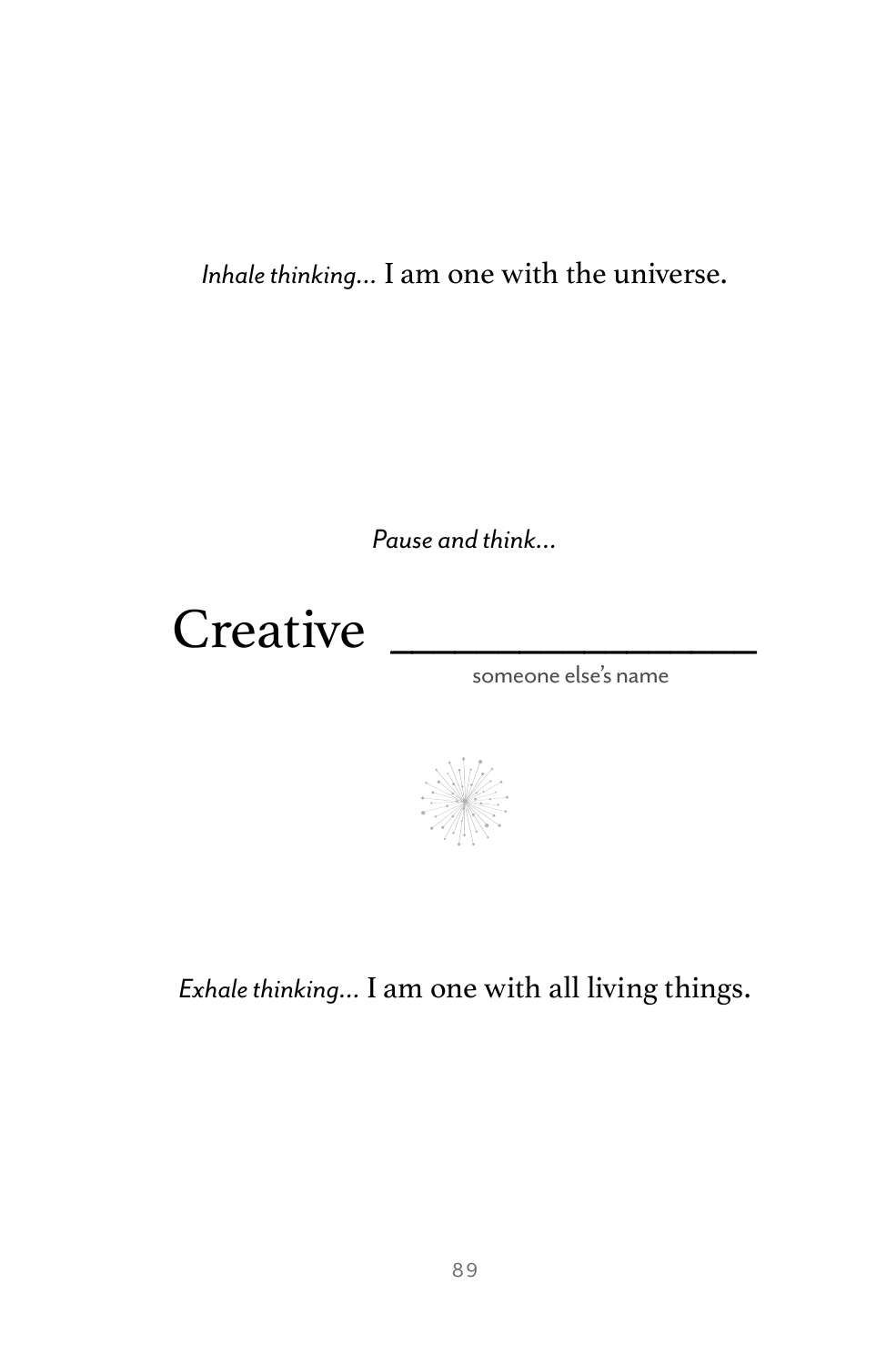*Pause and think…*



someone else's name

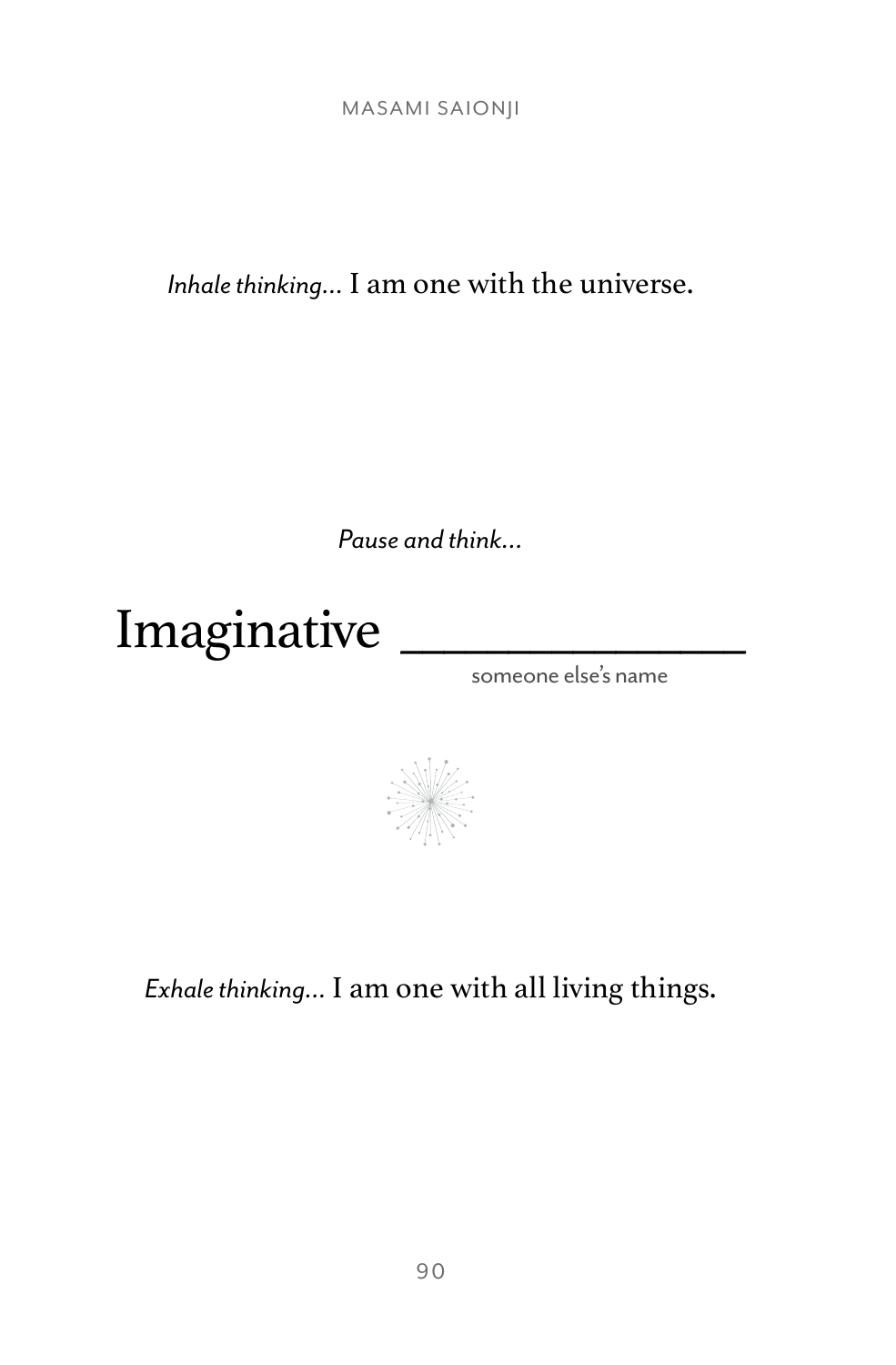*Pause and think…*

any wonderful word someone else's name

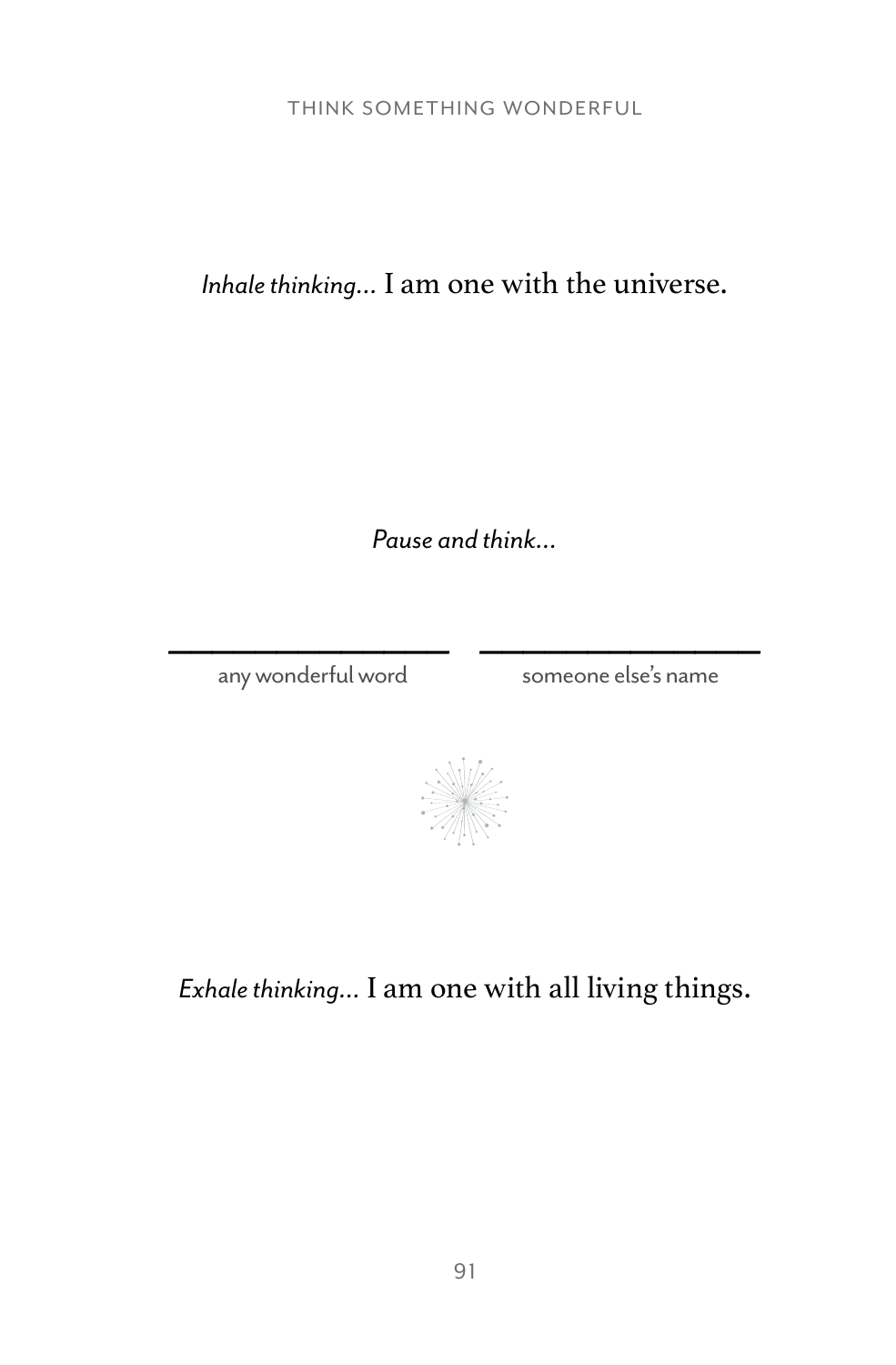*Pause and think…*



someone else's name

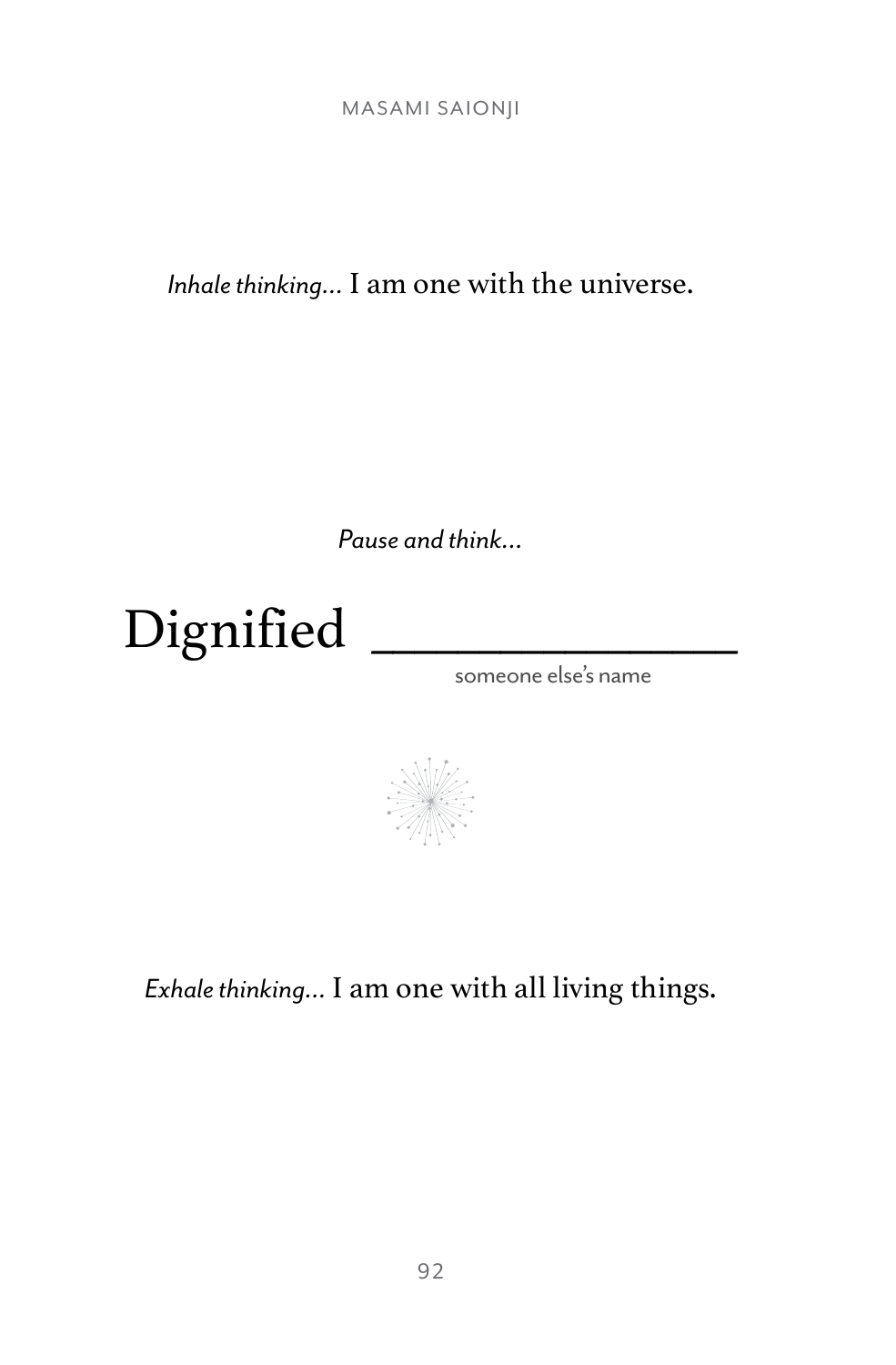*Pause and think…*

any wonderful word someone else's name

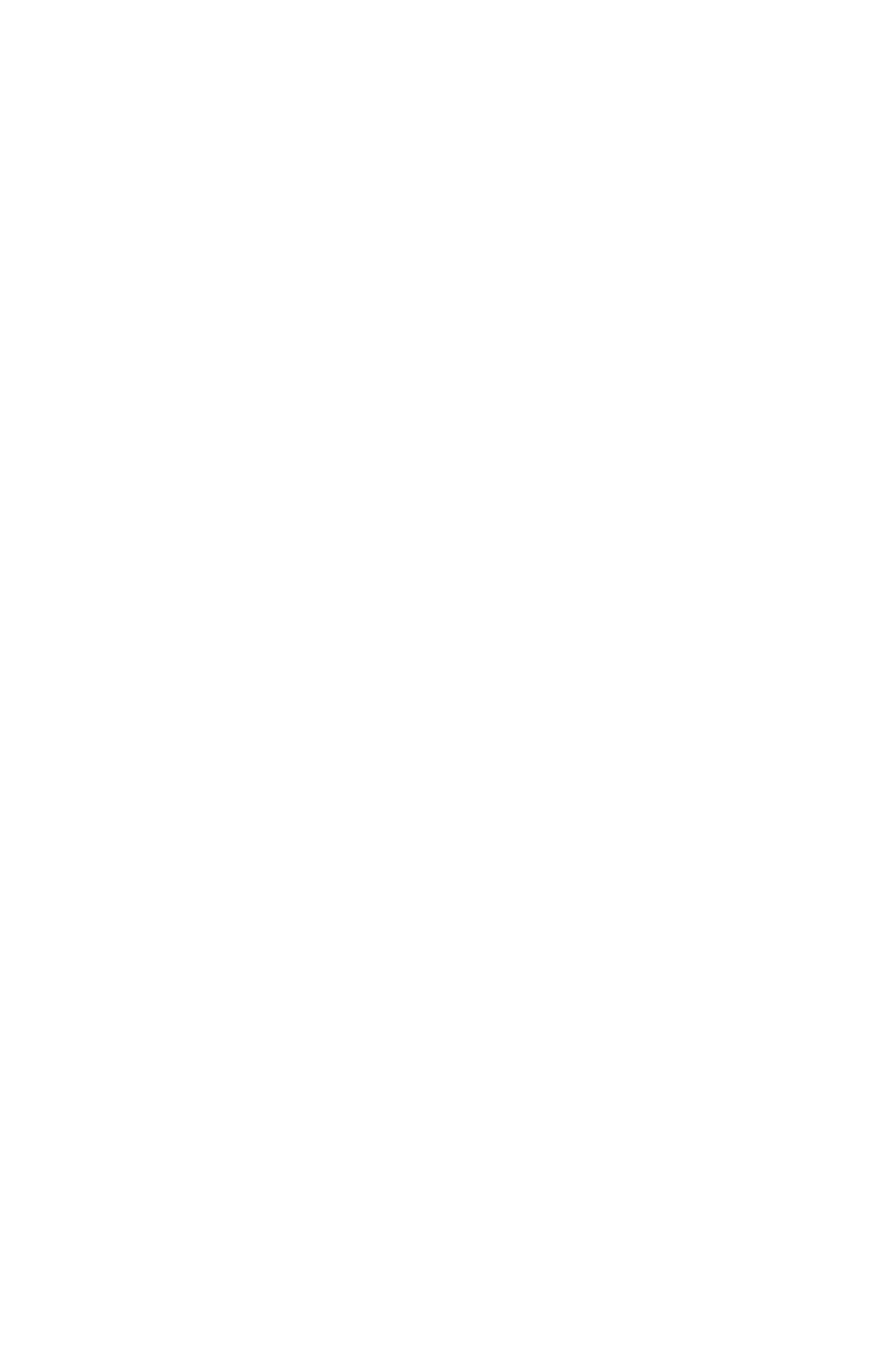

*You were brought into this world for no other purpose than to build happiness, harmony, and peace for many other people.*

from *The Golden Key to Happiness*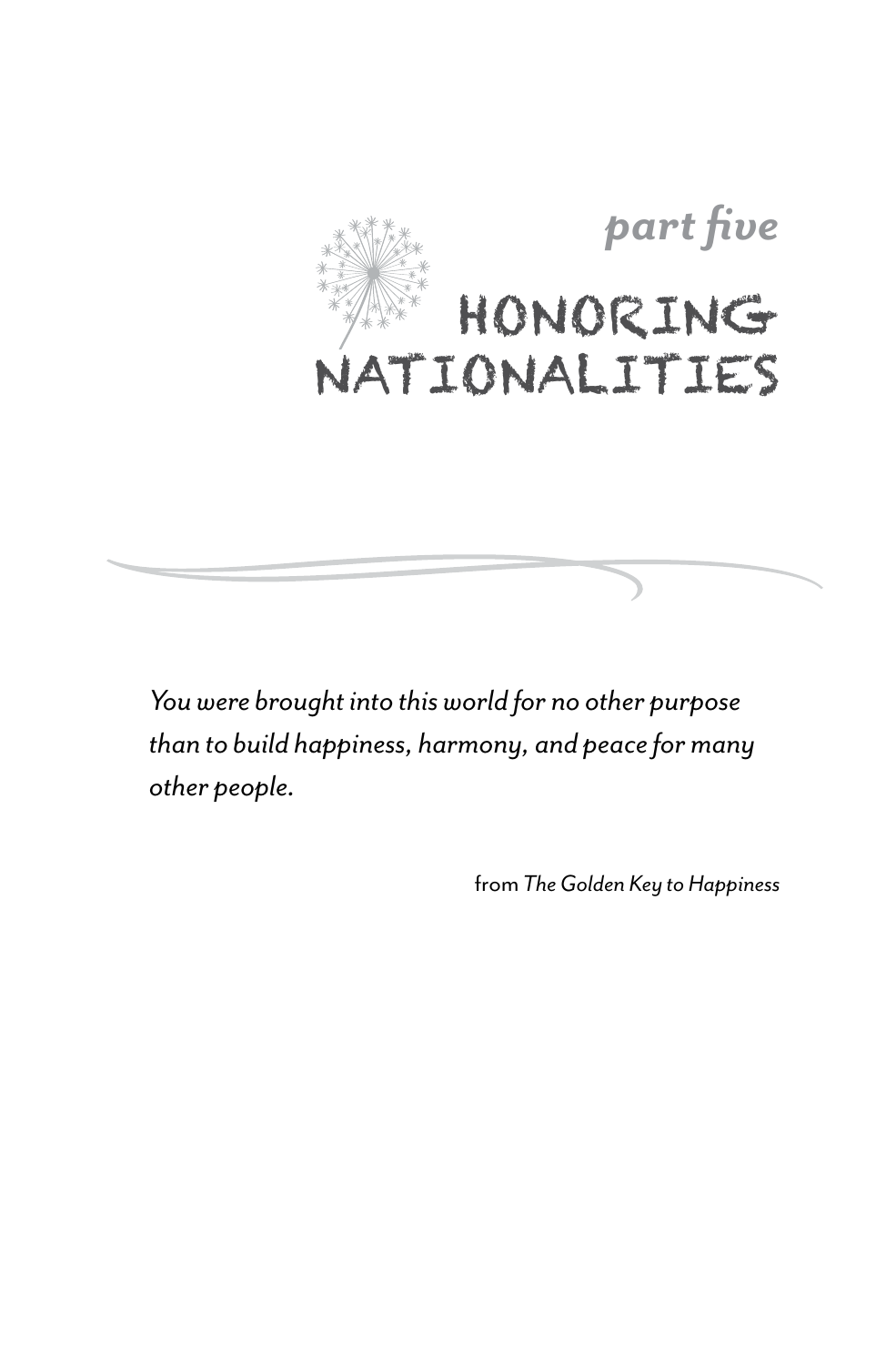w often have we wished that we could<br>do more to aid and support a particular<br>nationality, or a cultural or ethnic group<br>During all our waking hours, we can send way do more to aid and support a particular nationality, or a cultural or ethnic group? During all our waking hours, we can send waves of love, gratitude, and forgiveness to many people with the energy of our words. (Please see Appendix III for a list of nationalities.)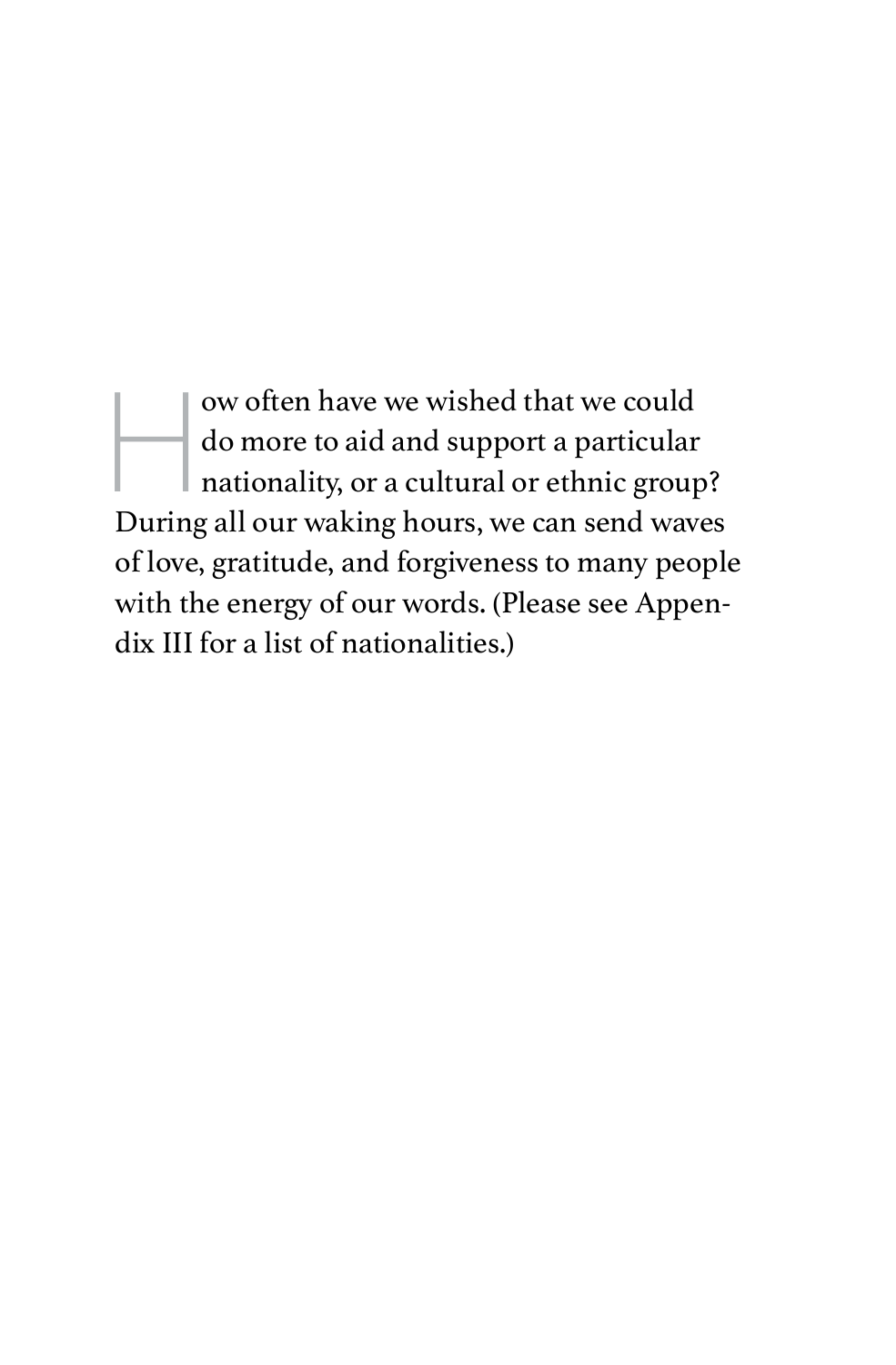*Pause and think…*

## Optimistic Kenyan people

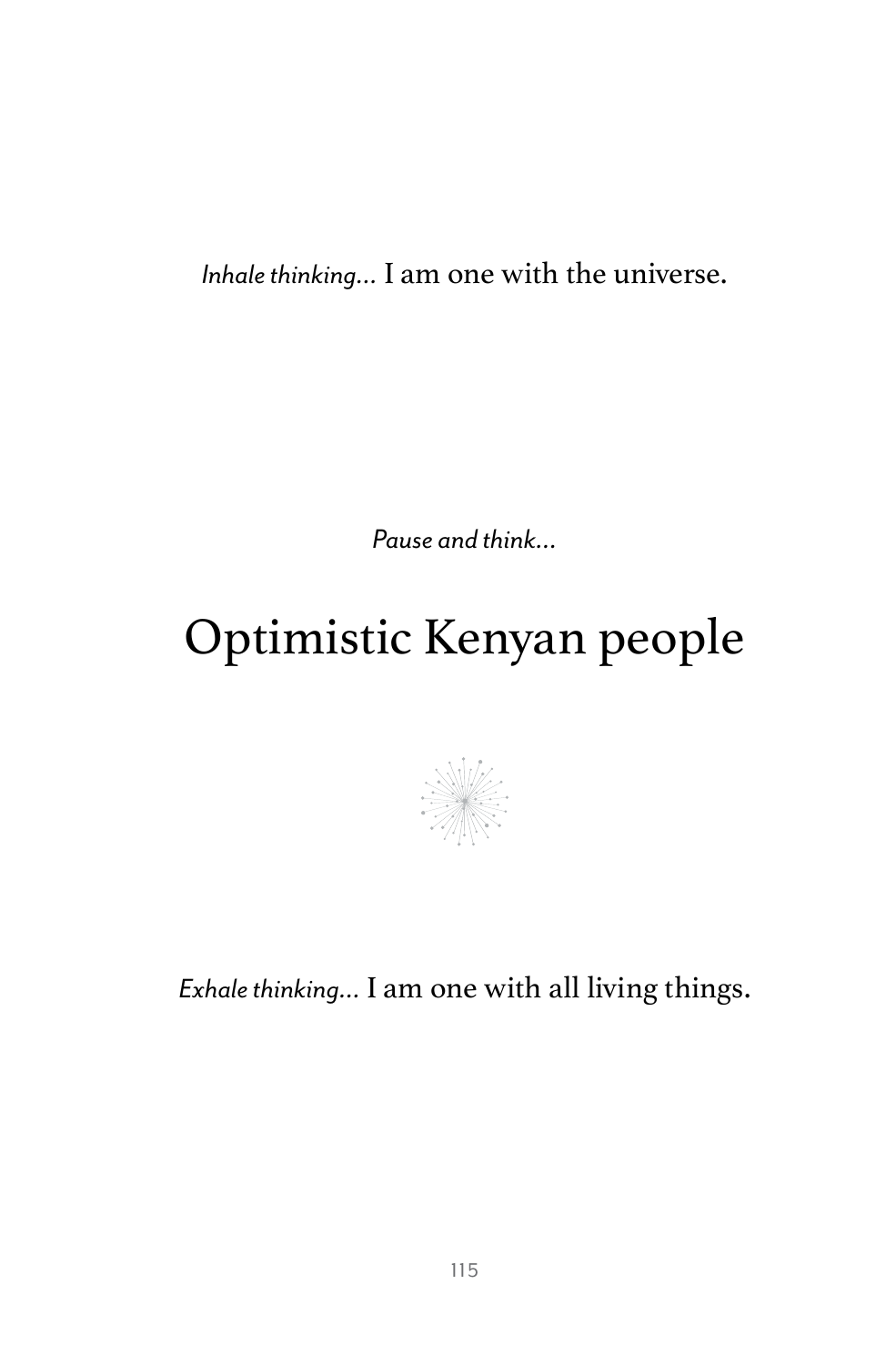*Pause and think…*

## Peace-loving Brazilian people

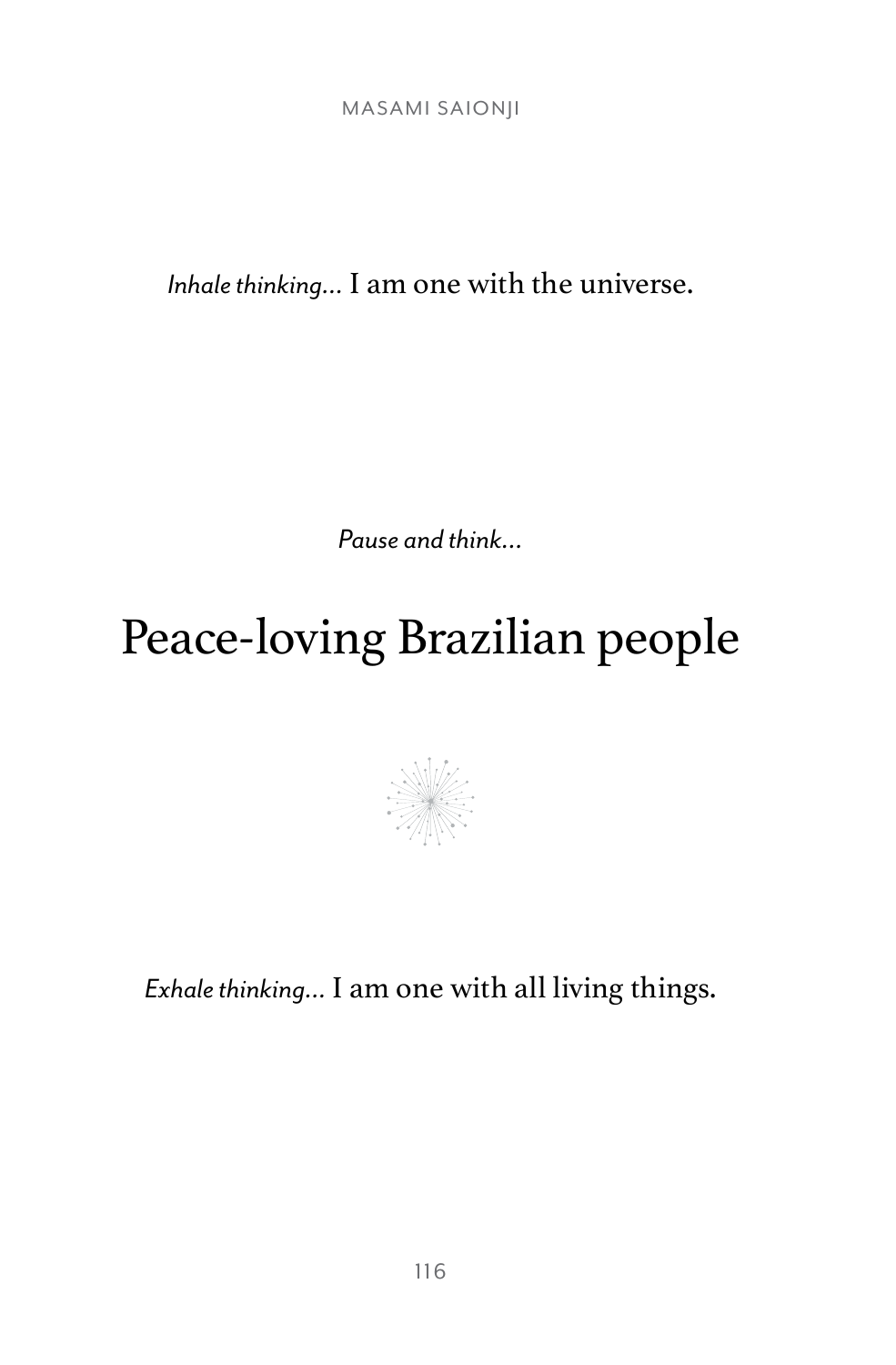THINK SOMETHING WONDERFUL

*Inhale thinking…* I am one with the universe.

*Pause and think…*



any nationality

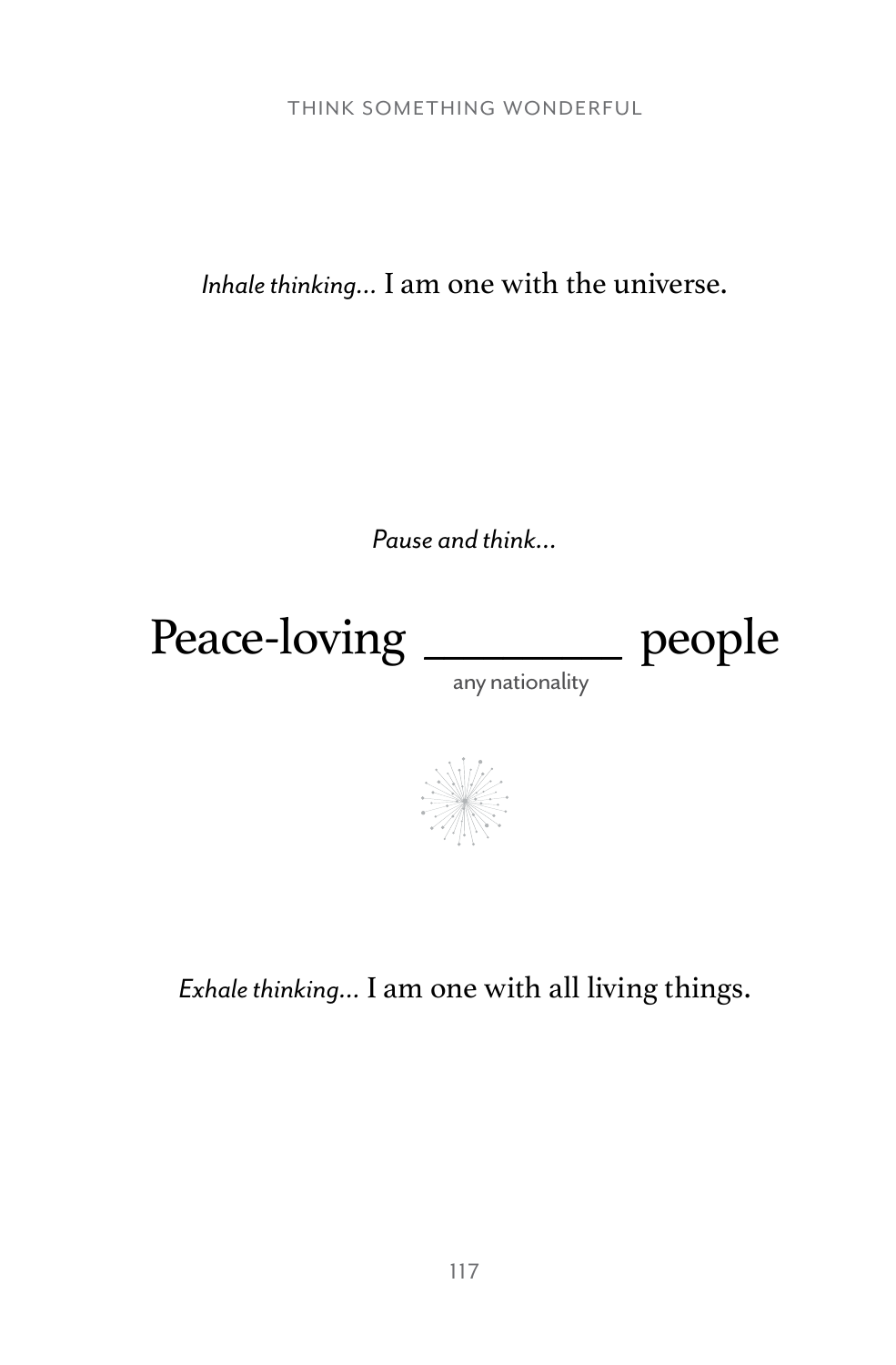*Pause and think…*

## Beloved Indian people

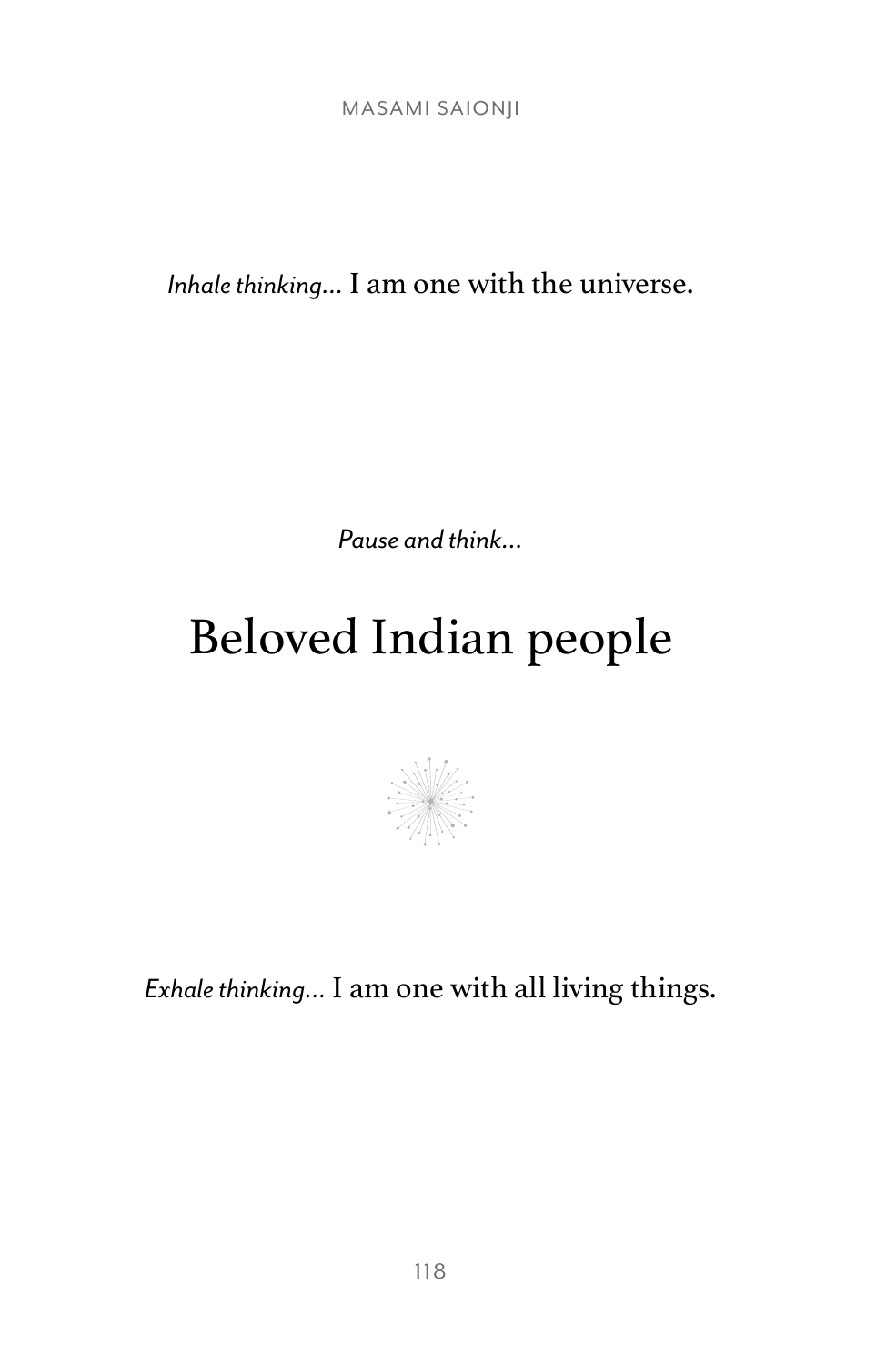THINK SOMETHING WONDERFUL

*Inhale thinking…* I am one with the universe.

*Pause and think…*

Beloved \_\_\_\_\_\_\_\_\_\_\_\_ people

any nationality

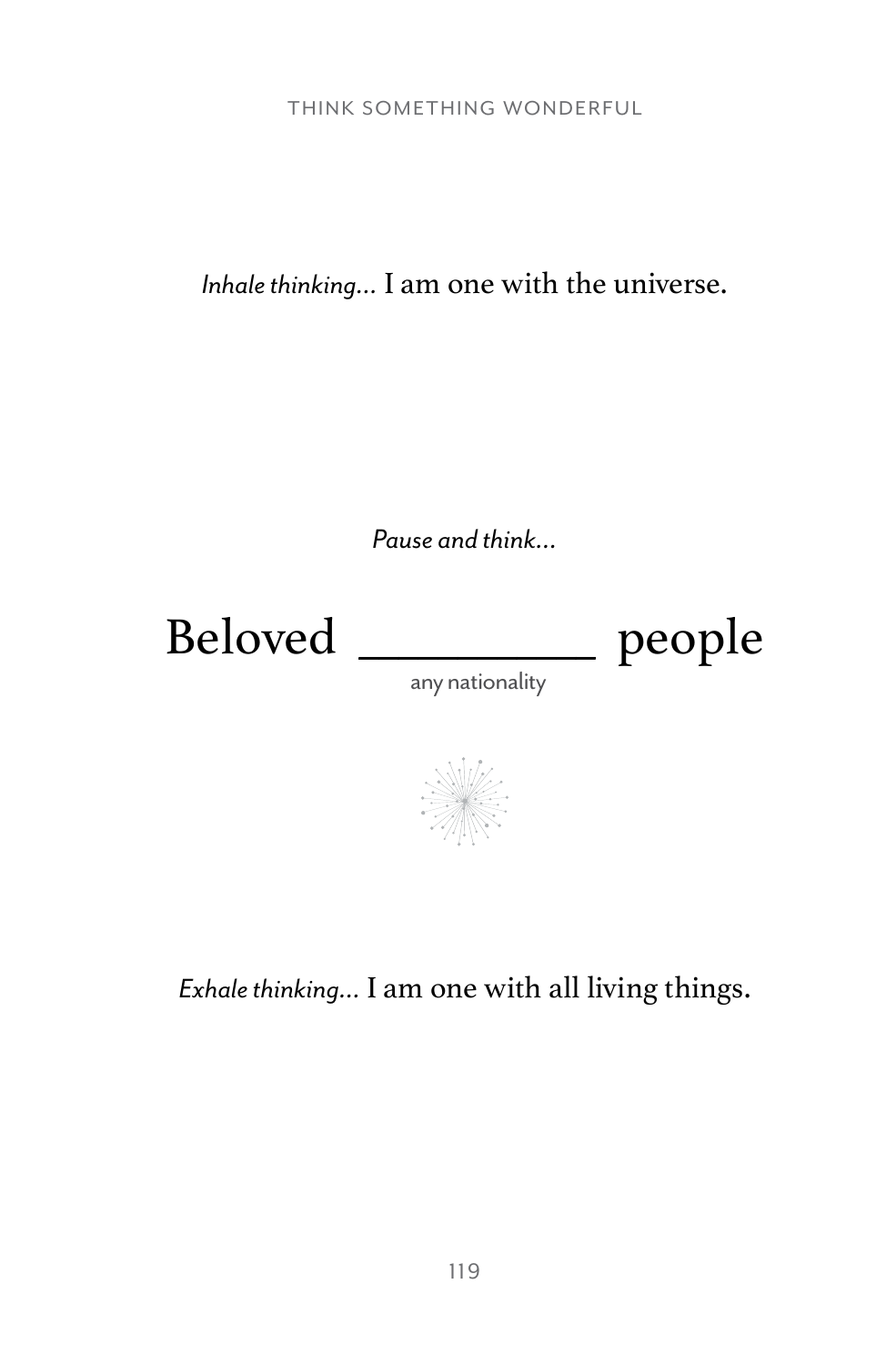*Pause and think…*

## Big-hearted Australian people

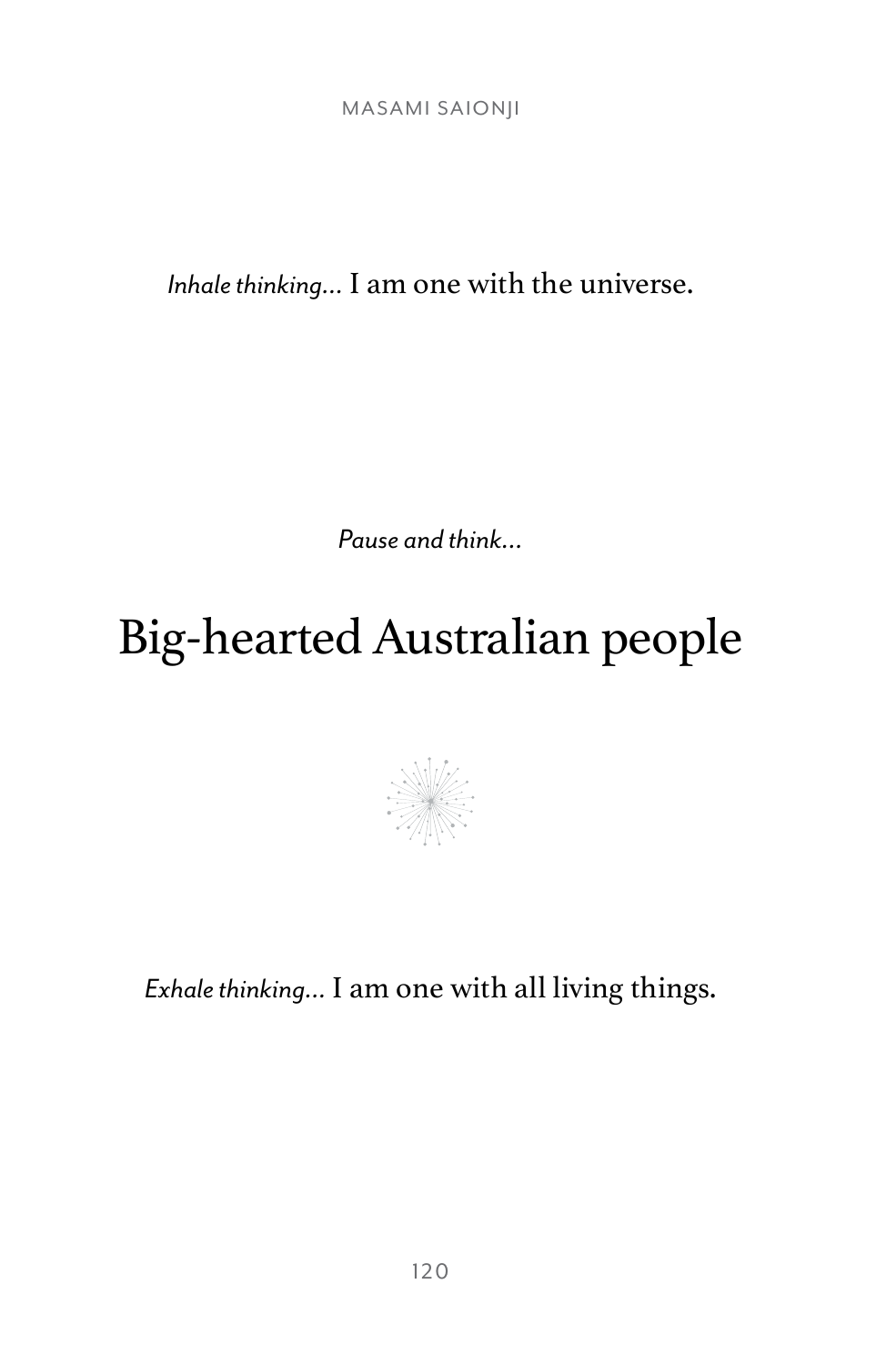THINK SOMETHING WONDERFUL

*Inhale thinking…* I am one with the universe.

*Pause and think…*



any nationality

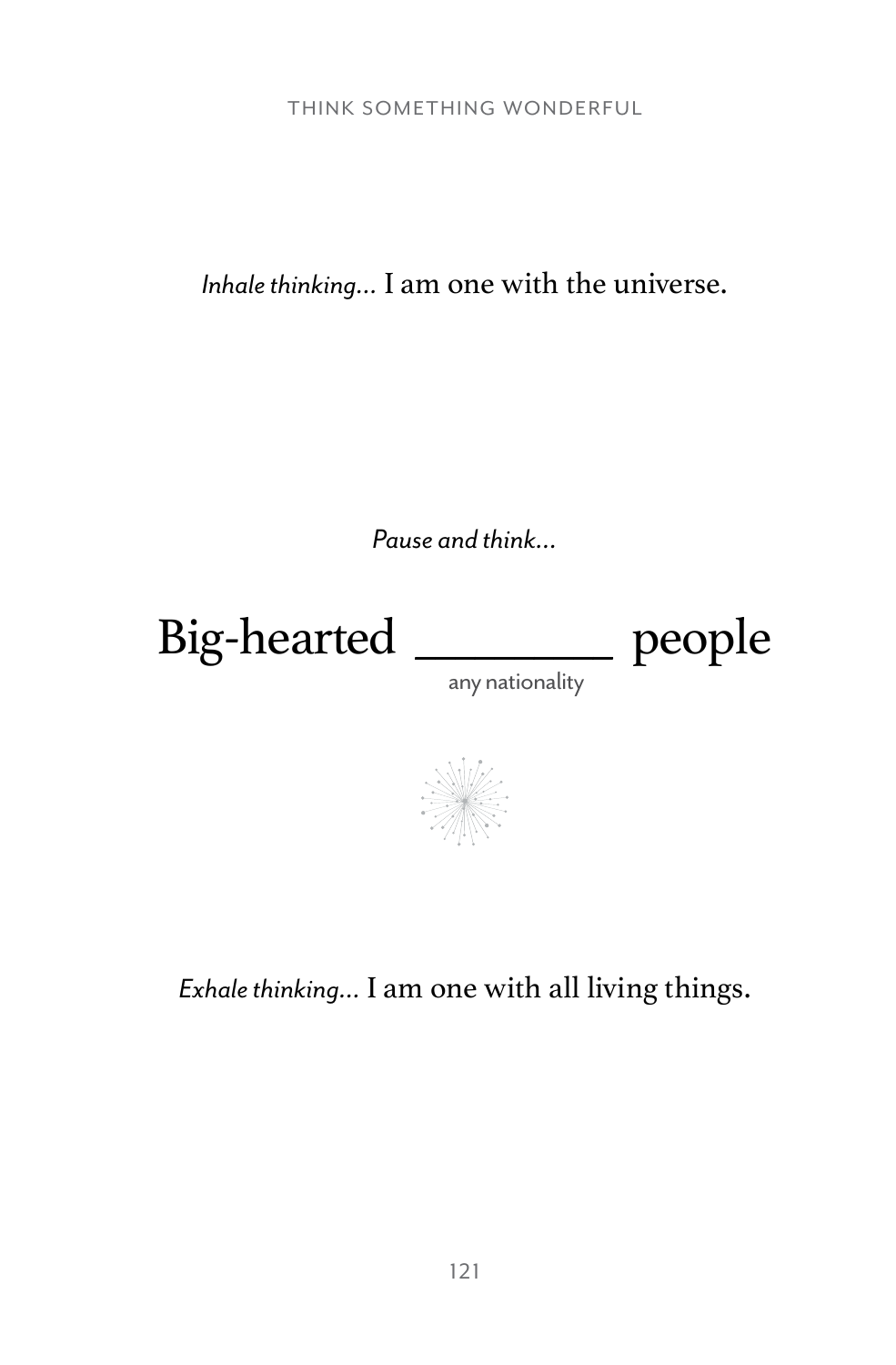*Pause and think…*

## Nature-loving Japanese people

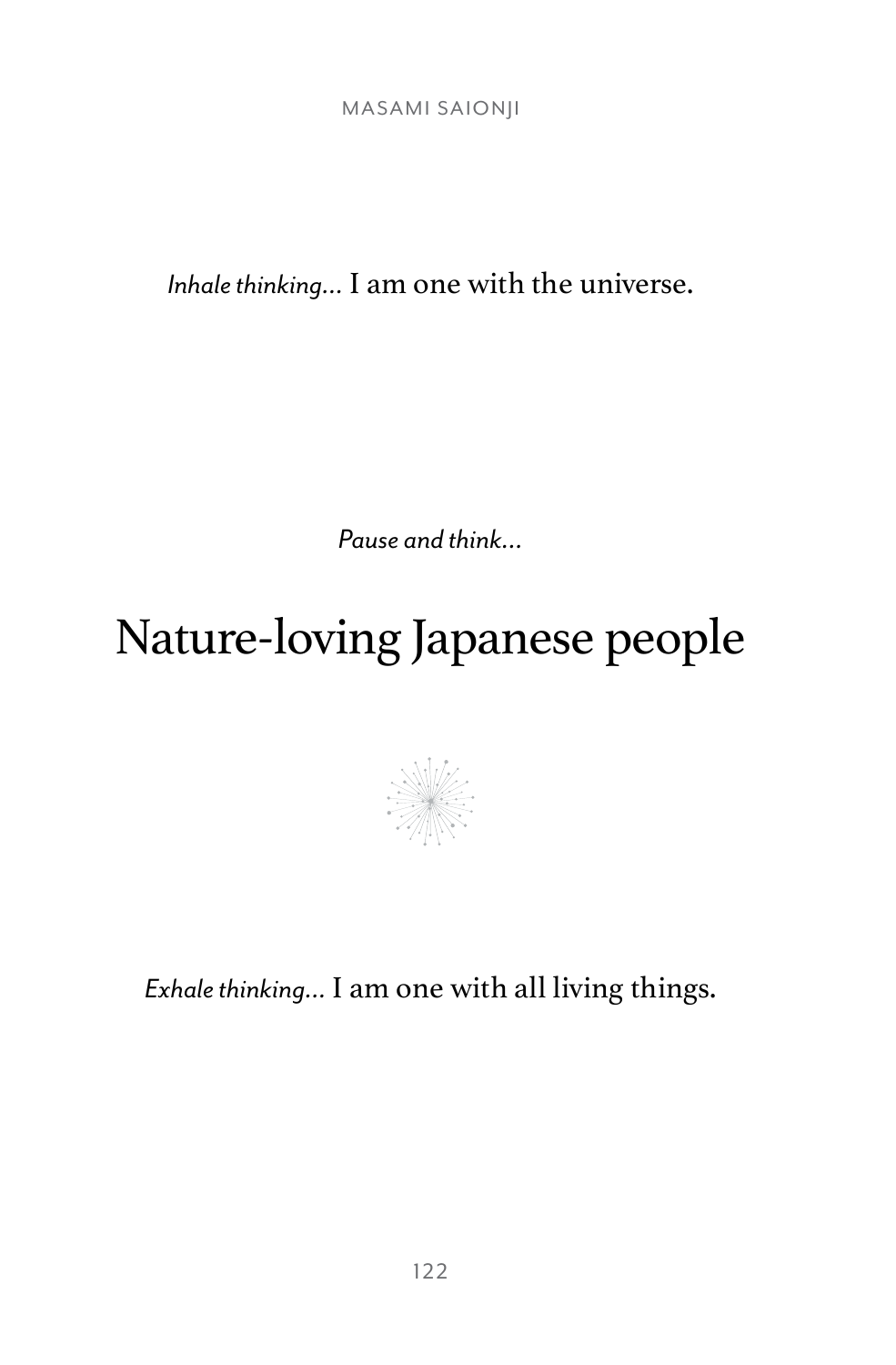THINK SOMETHING WONDERFUL

*Inhale thinking…* I am one with the universe.

*Pause and think…*

Nature-loving \_\_\_\_\_\_\_ people

any nationality

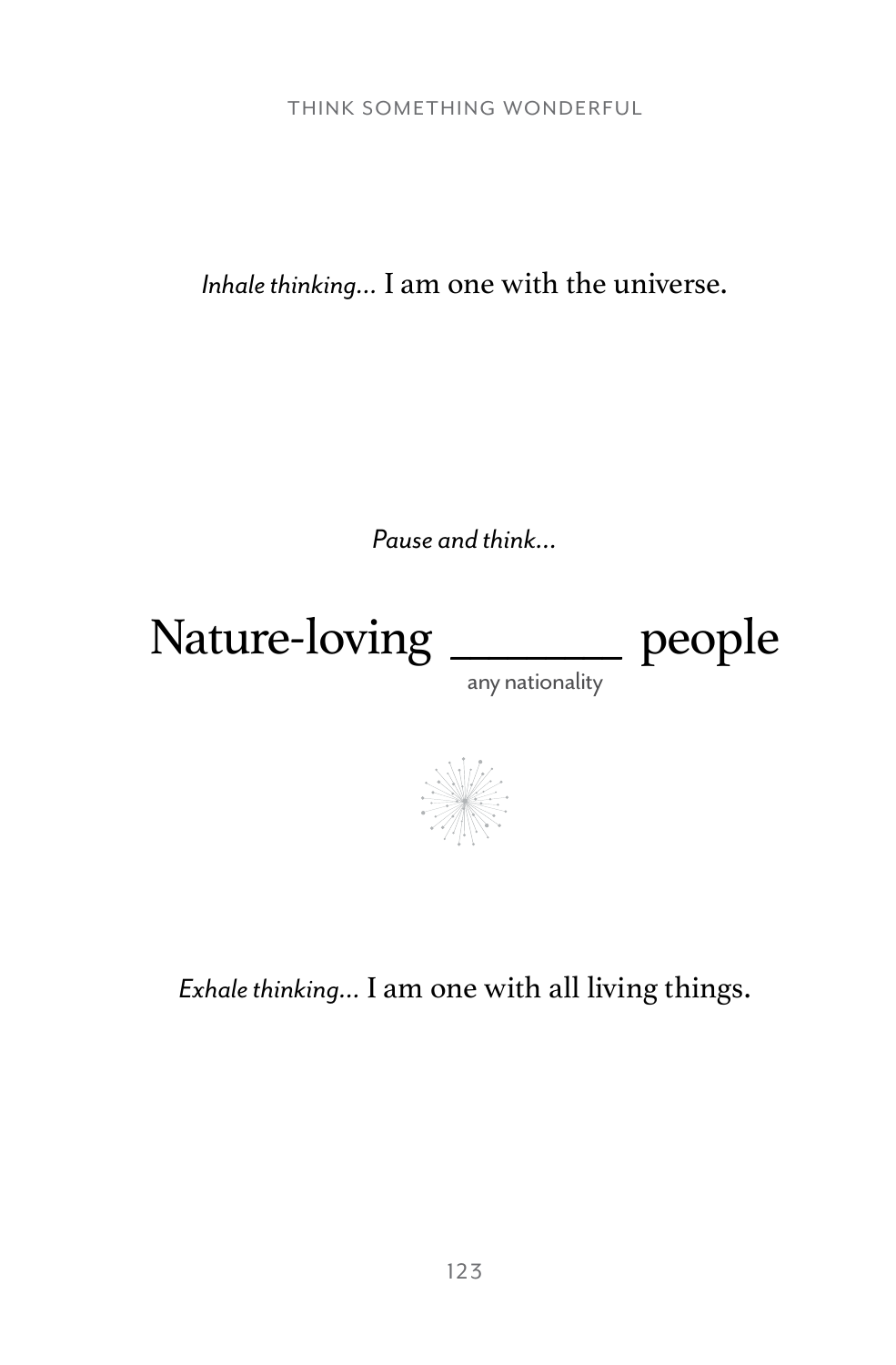*Pause and think…*



any nationality

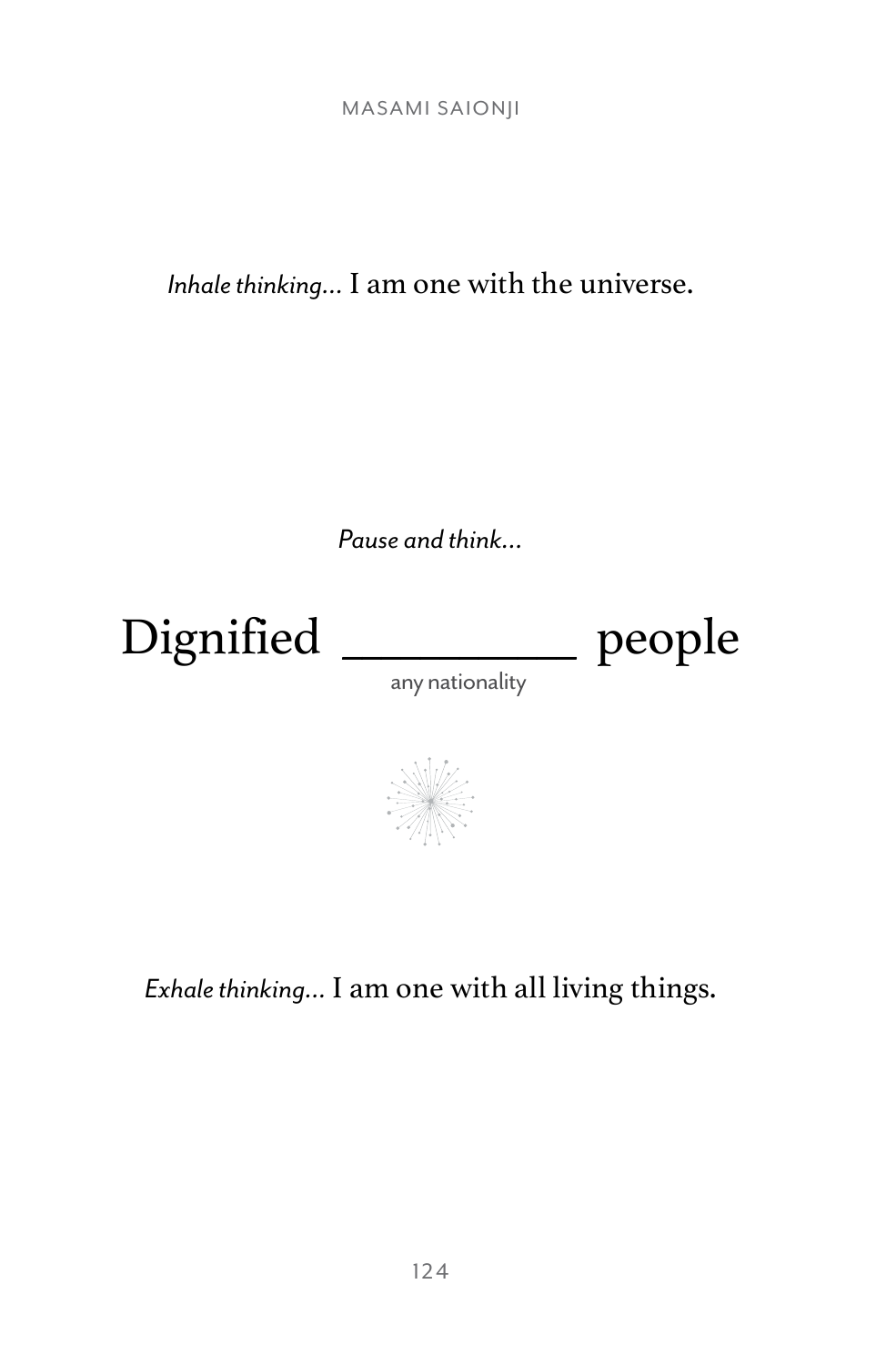THINK SOMETHING WONDERFUL

*Inhale thinking…* I am one with the universe.

*Pause and think…*

any wonderful word

 $\frac{1}{\text{may nationality}}$  people

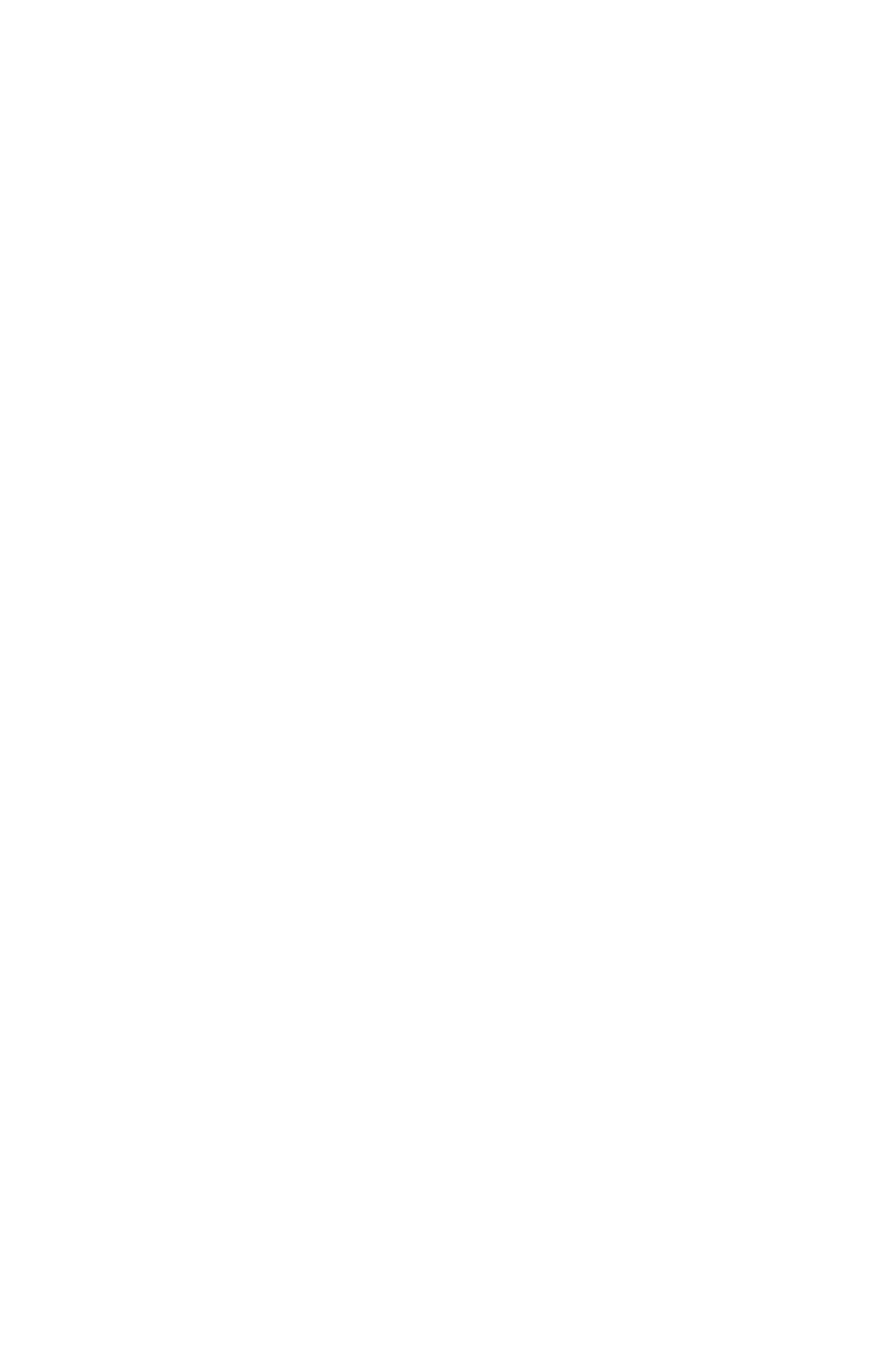### *Appendix III Nationalities*

*This list is intended as an example. Please feel free to use the name of any nationality, ethnic or cultural group, or other people not included in this list.*

#### *A*

Peace-loving Afghan people Peace-loving Albanian people Peace-loving Algerian people Peace-loving Andorran people Peace-loving Angolan people Peace-loving Antiguan and Barbudan people Peace-loving Argentine people Peace-loving Armenian people Peace-loving Australian people Peace-loving Austrian people Peace-loving Azerbaijani people

#### *B*

Peace-loving Bahamian people Peace-loving Bahraini people Peace-loving Bangladeshi people Peace-loving Barbadian people Peace-loving Basotho people (from Lesotho) Peace-loving Batswana people (from Botswana) Peace-loving Belarusian people Peace-loving Belgian people Peace-loving Belizean people Peace-loving Beninese people Peace-loving Bhutanese people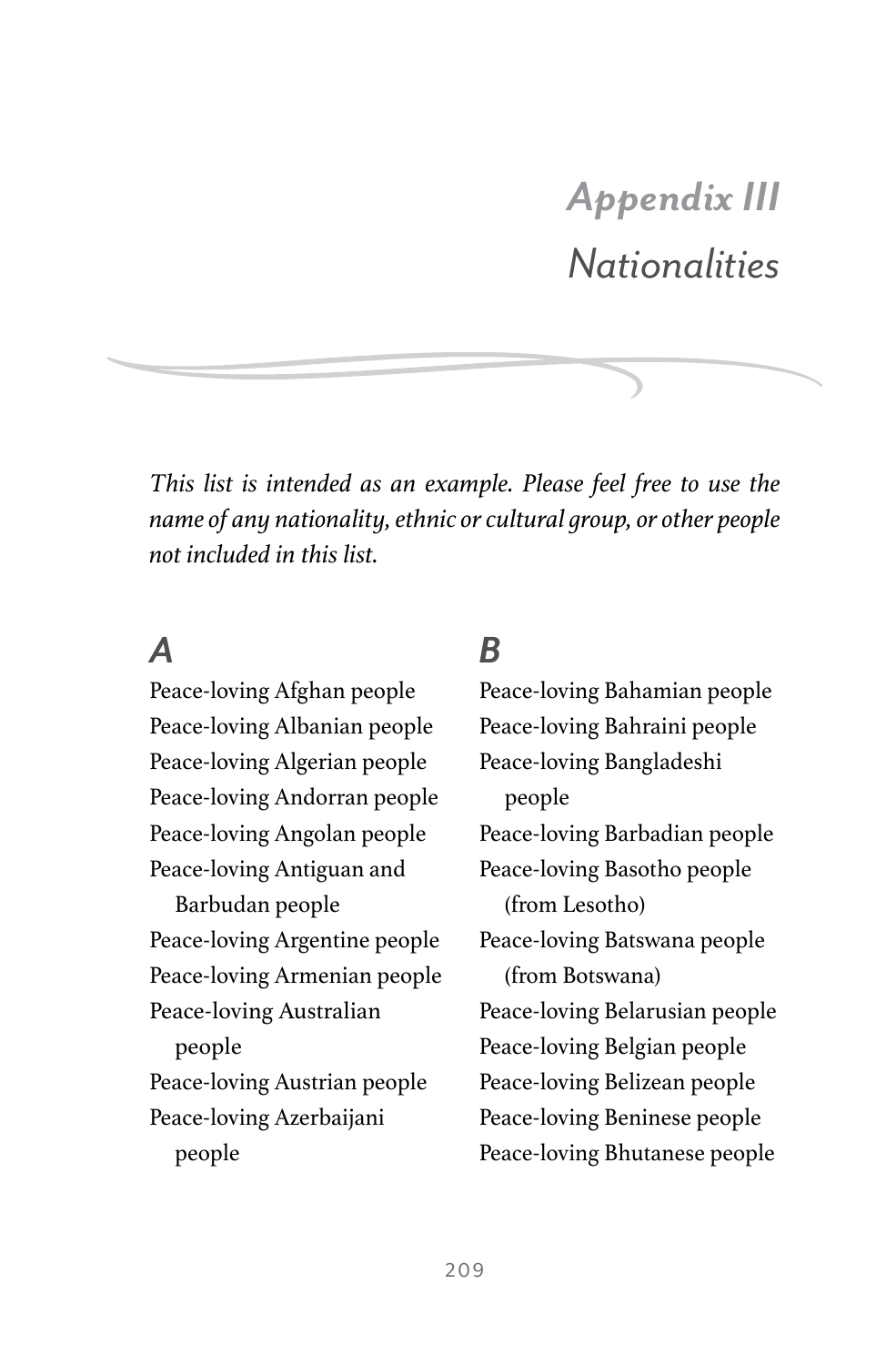Peace-loving Bolivian people Peace-loving Bosnian people Peace-loving Brazilian people Peace-loving British people Peace-loving Bruneian people Peace-loving Bulgarian people Peace-loving Burkinabe people (from Burkina Faso) Peace-loving Burmese people Peace-loving Burundian people

#### *C*

Peace-loving Cambodian people Peace-loving Cameroonian people Peace-loving Canadian people Peace-loving Cape Verdean people Peace-loving Central African people Peace-loving Chadian people Peace-loving Chilean people Peace-loving Chinese people Peace-loving Colombian people Peace-loving Comoran people Peace-loving Congolese people (includes Congo and Democratic Republic of the Congo)

Peace-loving Costa Rican people Peace-loving Croatian people Peace-loving Cuban people Peace-loving Cypriot people Peace-loving Czech people

#### *D-E*

Peace-loving Danish people Peace-loving Djiboutian people Peace-loving Dominican people (includes Dominica and Dominican Republic) Peace-loving Dutch people Peace-loving Ecuadorian people Peace-loving Egyptian people Peace-loving Emirati people Peace-loving Equatorial Guinean people Peace-loving Eritrean people Peace-loving Estonian people Peace-loving Ethiopian people

#### *F-G*

Peace-loving Fijian people Peace-loving Finnish people Peace-loving French people Peace-loving Gabonese people Peace-loving Gambian people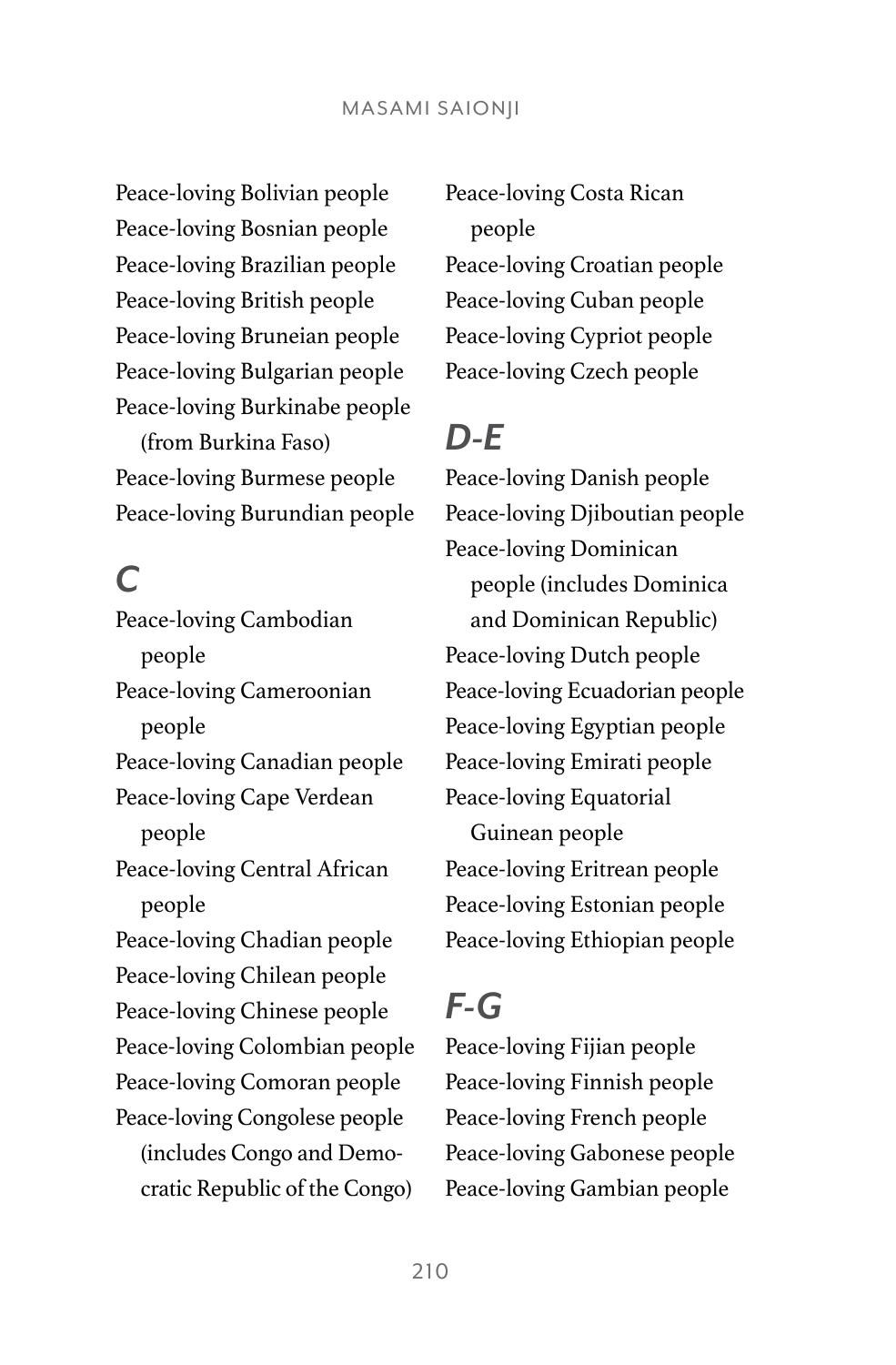Peace-loving Georgian people Peace-loving German people Peace-loving Ghanaian people Peace-loving Greek people Peace-loving Grenadian people Peace-loving Guatemalan people Peace-loving Guinean people (includes Guinea and Guinea-Bissau) Peace-loving Guyanese people

#### *H-I*

Peace-loving Haitian people Peace-loving Honduran people Peace-loving Hungarian people Peace-loving Icelandic people Peace-loving I-Kiribati people (from Kiribati) Peace-loving Indian people Peace-loving Indonesian people Peace-loving Iranian people Peace-loving Iraqi people Peace-loving Irish people (includes Northern Ireland) Peace-loving Israeli people Peace-loving Italian people Peace-loving Ivorian people

#### *J-K*

Peace-loving Jamaican people Peace-loving Japanese people Peace-loving Jordanian people Peace-loving Kazakhstani people Peace-loving Kenyan people Peace-loving Kittitian and Nevisian people (from Saint Kitts and Nevis) Peace-loving Kuwaiti people Peace-loving Kyrgyzstani people

#### *L*

Peace-loving Laotian (or Lao) people Peace-loving Latvian people Peace-loving Lebanese people Peace-loving Liberian people Peace-loving Libyan people Peace-loving Liechtenstein people Peace-loving Lithuanian people Peace-loving Luxembourg people

#### *M*

Peace-loving Macedonian people Peace-loving Malagasi people (from Madagascar)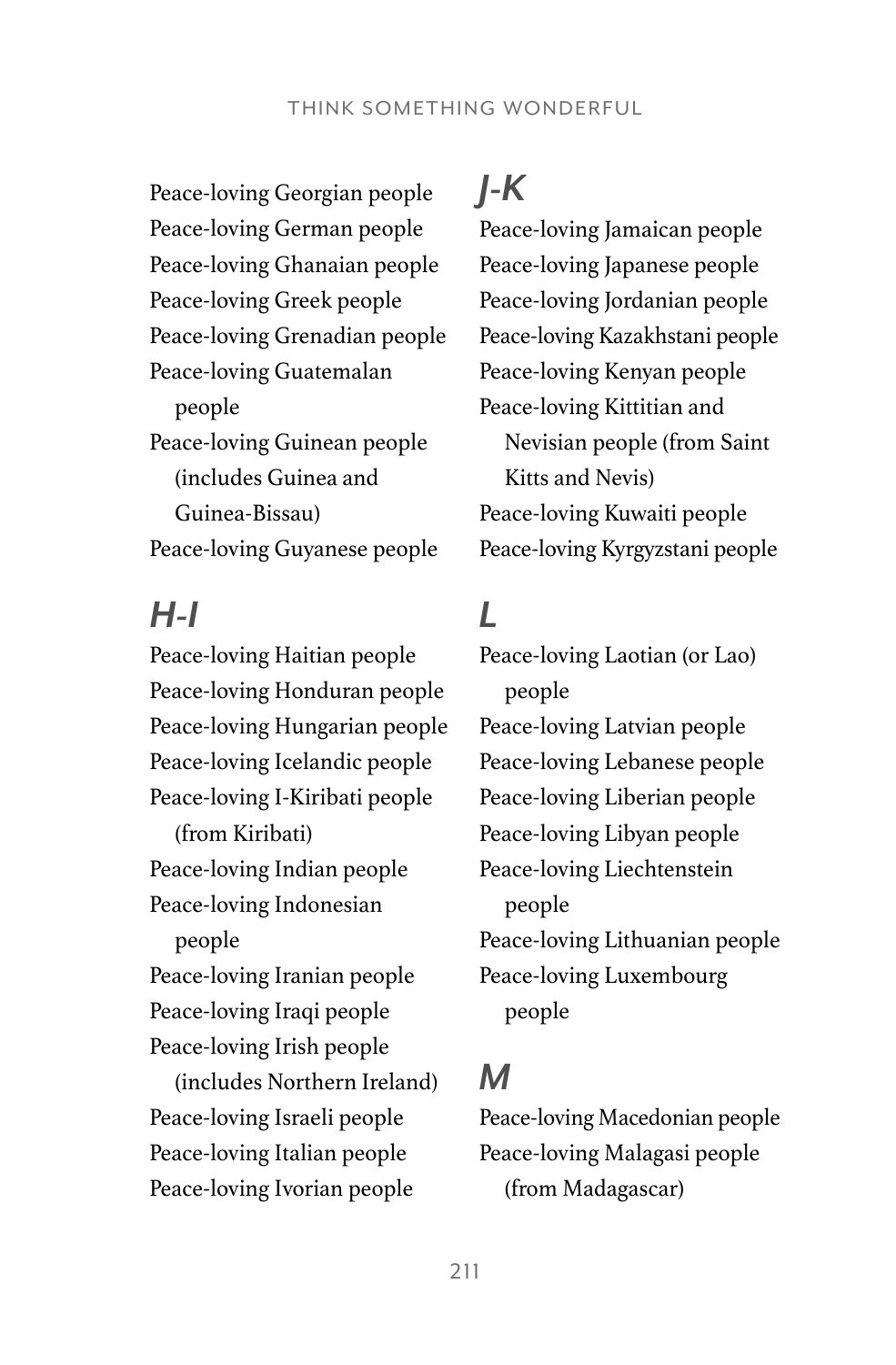#### MASAMI SAIONJI

Peace-loving Malawian people Peace-loving Malaysian people Peace-loving Maldivian people Peace-loving Malian people Peace-loving Maltese people Peace-loving Marshallese people Peace-loving Mauritanian people Peace-loving Mauritian people Peace-loving Mexican people Peace-loving Micronesian people Peace-loving Moldovan people Peace-loving Mongolian people Peace-loving Montenegrin people Peace-loving Monégasque people Peace-loving Moroccan people Peace-loving Mozambican people

#### *N-O*

Peace-loving Namibian people Peace-loving Nauruan people Peace-loving Nepali (or Nepalese) people Peace-loving New Zealand people

Peace-loving Nicaraguan people Peace-loving Nigerien people (from Niger) Peace-loving Nigerian people (from Nigeria) Peace-loving Ni-Vanuatu people (from Vanuatu) Peace-loving North Korean people Peace-loving Norwegian people Peace-loving Omani people

#### *P-R*

Peace-loving Pakistani people Peace-loving Palauan people Peace-loving Palestinian people Peace-loving Panamanian people Peace-loving Papua New Guinean people Peace-loving Paraguayan people Peace-loving Peruvian people Peace-loving Philippine people Peace-loving Polish people Peace-loving Portuguese people Peace-loving Qatari people Peace-loving Romanian people Peace-loving Russian people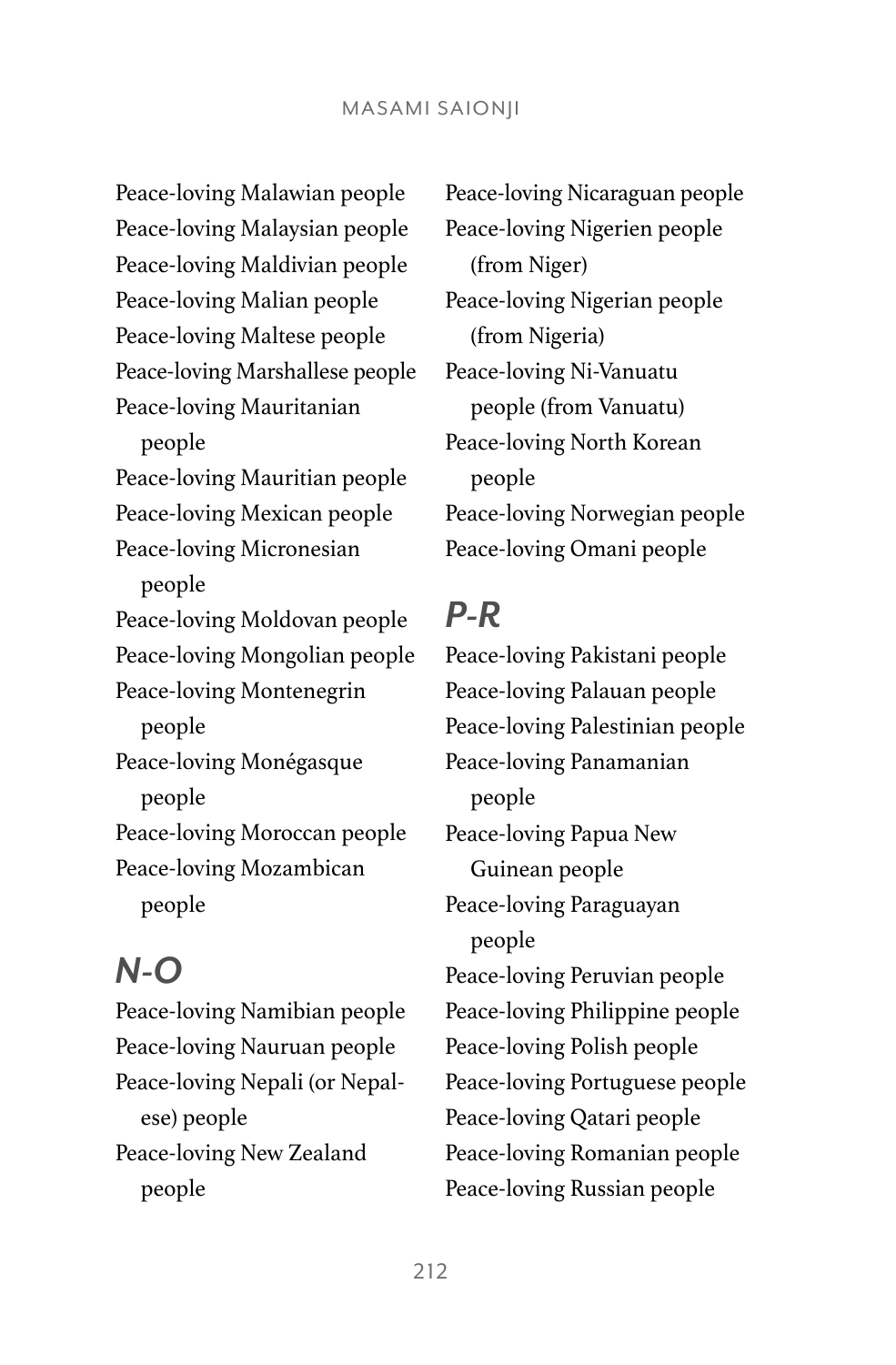Peace-loving Rwandan people

#### *S*

Peace-loving Saint Lucian people Peace-loving Saint Vincentian people Peace-loving Salvadoran people Peace-loving Samoan people Peace-loving Sammarinese people (from San Marino) Peace-loving Sao Tomean people Peace-loving Saudi Arabian people Peace-loving Senegalese people Peace-loving Serbian people Peace-loving Seychellois people Peace-loving Sierra Leonean people Peace-loving Singapore people Peace-loving Slovakian people Peace-loving Slovenian people Peace-loving Solomon Islander people Peace-loving Somali people Peace-loving South African people

Peace-loving South Korean people Peace-loving South Sudanese people Peace-loving Spanish people Peace-loving Sri Lankan people Peace-loving Sudanese people Peace-loving Surinamese people Peace-loving Swazi people Peace-loving Swedish people Peace-loving Swiss people Peace-loving Syrian people

#### *T*

Peace-loving Taiwanese people Peace-loving Tajik people Peace-loving Tanzanian people Peace-loving Thai people Peace-loving Tibetan people Peace-loving Timorese people Peace-loving Togolese people Peace-loving Tongan people Peace-loving Trinidadian and Tobagonian people

Peace-loving Tunisian people Peace-loving Turkish people Peace-loving Turkmen people Peace-loving Tuvaluan people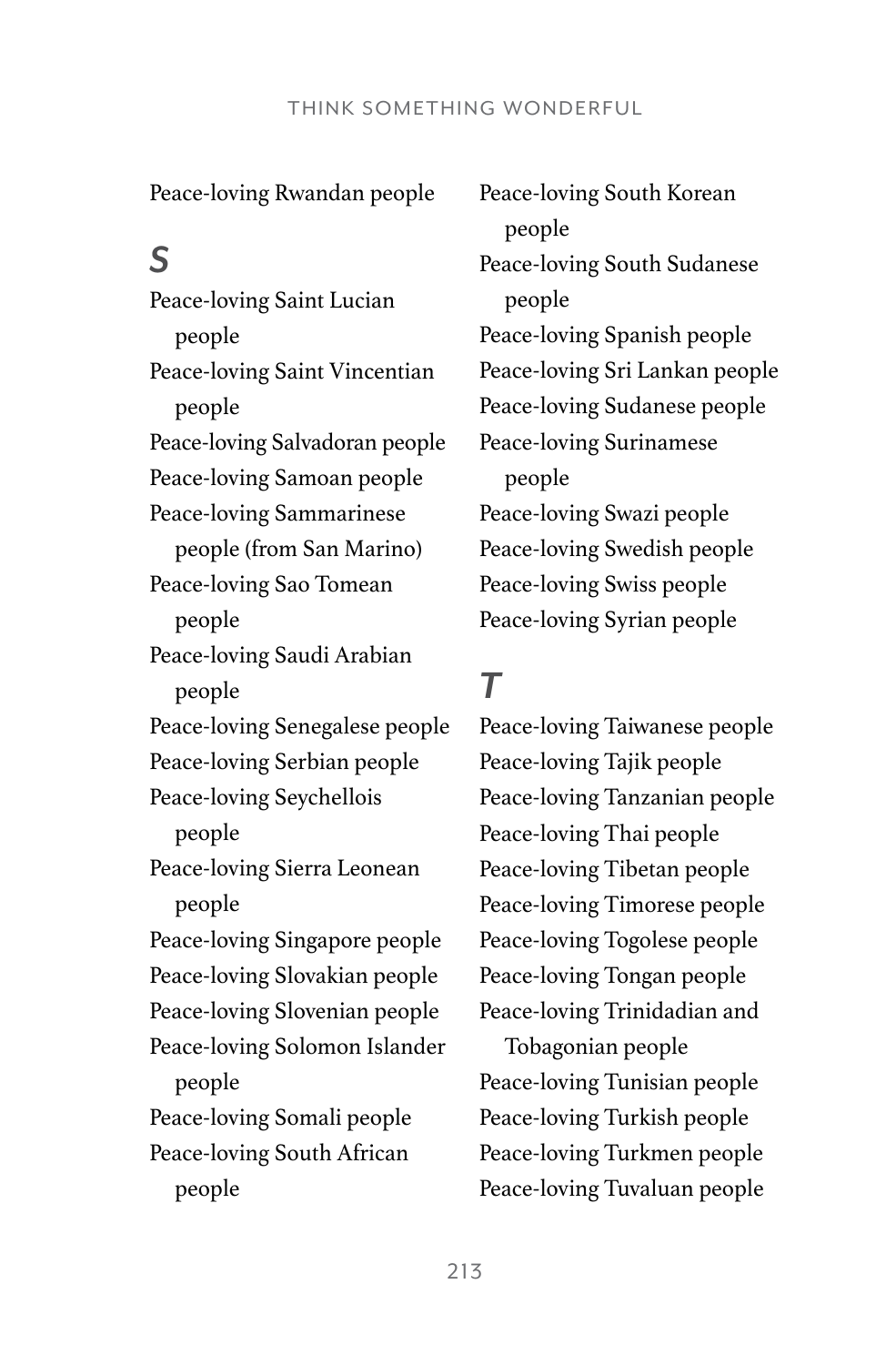| $U-Z$                         | Peace-loving Venezuelan     |  |
|-------------------------------|-----------------------------|--|
| Peace-loving Ugandan people   | people                      |  |
| Peace-loving Ukrainian people | Peace-loving Vietnamese     |  |
| Peace-loving United States    | people                      |  |
| people                        | Peace-loving Yemeni people  |  |
| Peace-loving Uruguayan        | Peace-loving Zambian people |  |
| people                        | Peace-loving Zimbabwean     |  |
| Peace-loving Uzbek people     | people                      |  |

*Use this space to write your own positive phrases about nationalities, ethnic and cultural groups, and other peoples:*